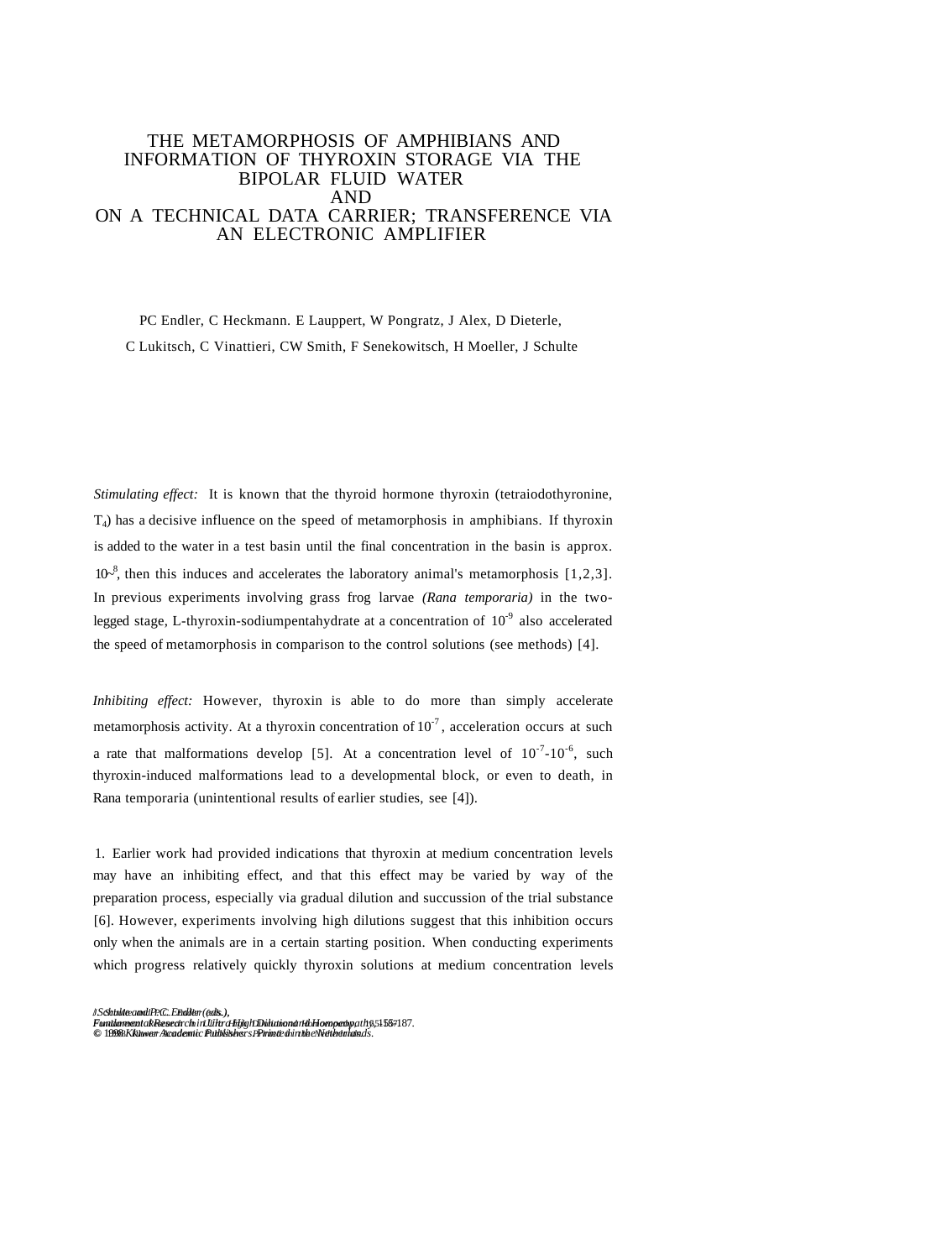could also be expected to have a stimulating effect, analogous to the conditions which apply to high dilutions.

**r**

The experiments described later in this text (1.1) aimed to examine the effect of conventionally prepared thyroxin solutions at lower and medium dilution levels. The experiments described in 1.2 explored the question whether effects determined in 1.1 could be influenced using a special preparation process, particularly by way of gradual dilution and succussion. These experiments were conducted in view of the possible risks in the production of conventional hormone preparations [6], as well as of a certain production method used in homoeopathy [7,8, see also the article regarding research classification in homoeopathy in this book].

2. Further experiments dealt with the biophysical properties of the process of information transference. Since even dilutions which should theoretically no longer contain a single thyroxin molecule have a biological effect, it must also be possible to transfer "molecular bio-information" through water ([8-15], an overview can be found in [16]). The observed inhibition of young frogs' climbing activity, for example, can only be explained in this way [8]. It has been assumed that perimolecular energy fields play a role in the interactions between biologically active substances and the organism [further literature in 16, pp. 246].

In the experiments described in 2.1.1, the effect of the thyroxin dilution DH30 (concentration nominally  $10^{-30}$ , test basin concentration after the first dose accordingly  $10^{-35}$ ), which was added to the basin water drop by drop, was examined. In the experiments described in 2.1.2, this thyroxin dilution was put into glass vials, which were subsequently sealed and hung into the basin water. In the experiments described in 2.2, an attempt was made to digitize the information contained in the thyroxin dilution.

3. In these tests, an attempt was made to transfer the information contained in molecular thyroxin dilutions by way of an electronic device (bio-resonance amplifier).

4. In these experiments, a thyroxin solution with an inhibiting effect on metamorphosis activity, and one with a stimulating effect, were administered together. The intention was to examine the "principle of similarity" known from homoeopathy as to its applicability in this case [7, and Research Classification in this volume].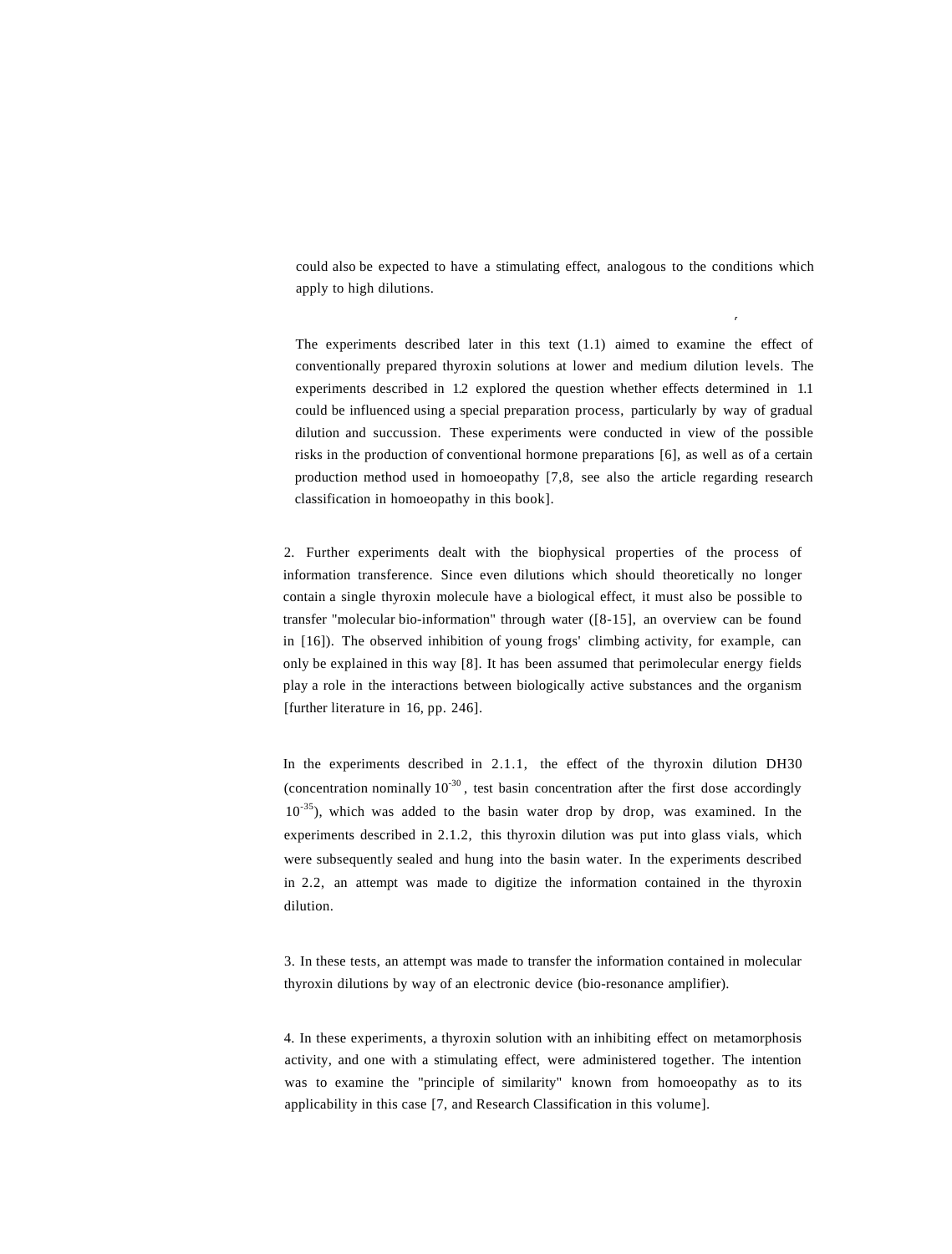5. The examinations described above were supplemented by additional experimental variations. Based on initial, rather coincidental indications, as well as on theoretical considerations (see Table 1), the question was explored, whether a stimulating effect could also be created with a thyroxin dilution which had shown an inhibiting effect in previous studies.

Note: This article focuses above all on experiments which were initially carried out in one of the Graz laboratories by W.P or C.E. and on account of their positive outcome were later repeated by other researchers in Graz or at other research centres. It does not include experimental variants which showed no significant effects of the test substances upon first trial in Graz. These experiments depart from those presented here only in terms of the time of season, and consequently the average speed of metamorphosis, or the elevation of the biotopes from which the animals were taken. For further details on this the reader is referred to [4].

## **OVERVIEW**

The series of studies presented here was conducted during the years 1990-1997, mostly by several independent researchers and in several independent laboratories. Next to a critical examination of older data, it concerns the assumption that low energy (correlated, long-range) electromagnetic oscillations are a part of bio-information.

# 1. Lower and medium dilution levels

The effect of thyroxin solutions on the speed of transition from the two-legged to the four-legged stage in the grass frog *Rana temporaria* was examined. The solutions were added directly to the basin water at regular intervals. Starting from the first dose, the dilution was each time increased by the factor  $10<sup>5</sup>$ .

## **1.1 Conventional dilution of thyroxin**

#### **Reversal of the known hormonal effect?**

A thyroxin solution, which was prepared in one step and without planned succussion, i.e. to a large extent merely with the aid of diffusion, and which, after the initial dose into the basin, was present at a concentration of  $10^{-9}$  g/ml  $(10^{-9}$  M, from here onwards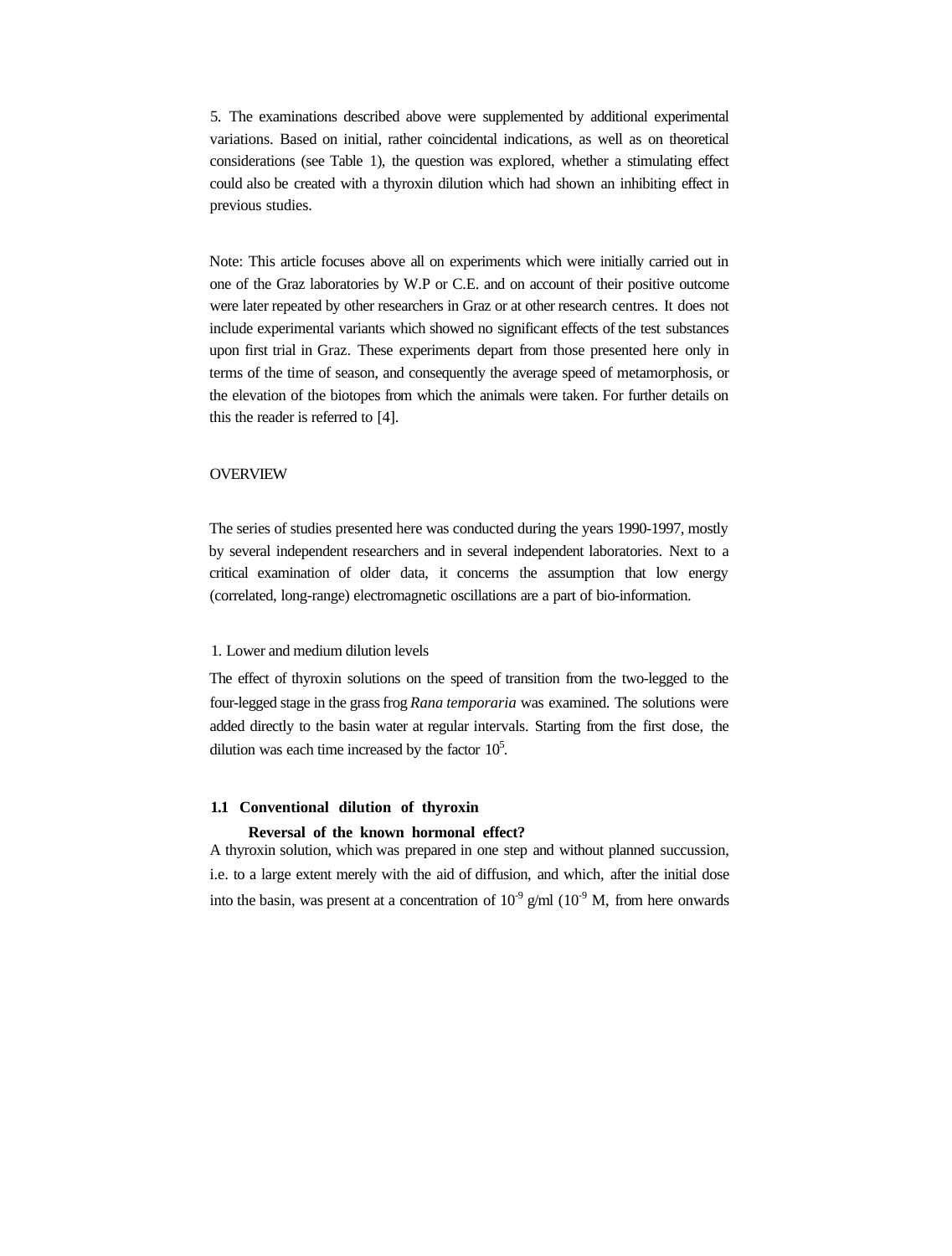simply called  $10^{-9}$ ), had a stimulating effect on metamorphosis activity. This effect was no longer detectable at a concentration of  $10^{-11}$ .

# **1.2 Special (homoeopathic) dilution process, low dilution level reversal of the known hormonal effect?**

In some, but not all of the experiments carried out, an inhibiting effect was found at a concentration of  $10^{-11}$  and  $10^{-13}$ , if the thyroxin solution had been prepared according to homoeopathic rules, that is using gradual steps of dilution and intermittent succussion. Certain components of the production process of conventional hormone preparations could unintentionally neutralize the preparations' desired effect, or even reverse it. On the other hand, such an effect reversal could be deliberately used therapeutically.

# **2**. **Non-molecular transference of hormonal information in homoeopathic high dilutions -clear reversal of the hormonal effect 2.1 Water as intermediate storage medium**

In the experiments described in 2.1.1, the influence of high thyroxin dilutions on metamorphosis activity was examined. The solution added in drop form, and the corresponding water control, were also diluted in accordance with the procedure described above, i.e. in steps of 1:10, with subsequent succussion after each step. Based on the way it is produced and on its nominal concentration of  $10^{-30}$ , this highlevel thyroxin dilution is called DH30. After the initial dose was added to the basin, the nominal concentration stood at  $10^{-35}$ . The thyroxin solution DH30 caused metamorphosis activity to slow down. In the experiments described in 2.1.2, the thyroxin solution DH30 and the corresponding water control were put into soft soda glass vials, which were subsequently sealed and hung into the basin water. In some, but not all experiments, this, too, caused a metamorphosis inhibition.

#### **2.2 A data carrier as intermediate storage medium (CD)**

In the experiments described in 2.2, vials containing the same solutions as in 2.1 were put into an input coil, which was connected to a filter and an amplifier. Frequencies were digitized, transferred onto CD in a multiplex procedure, and from there transferred onto an output spool, into which glass vials filled with water were put as "receivers". The trial substances thus produced were put directly into the basin water in regular intervals. In this first experiment, an inhibiting effect was found, comparable to that in 2.1.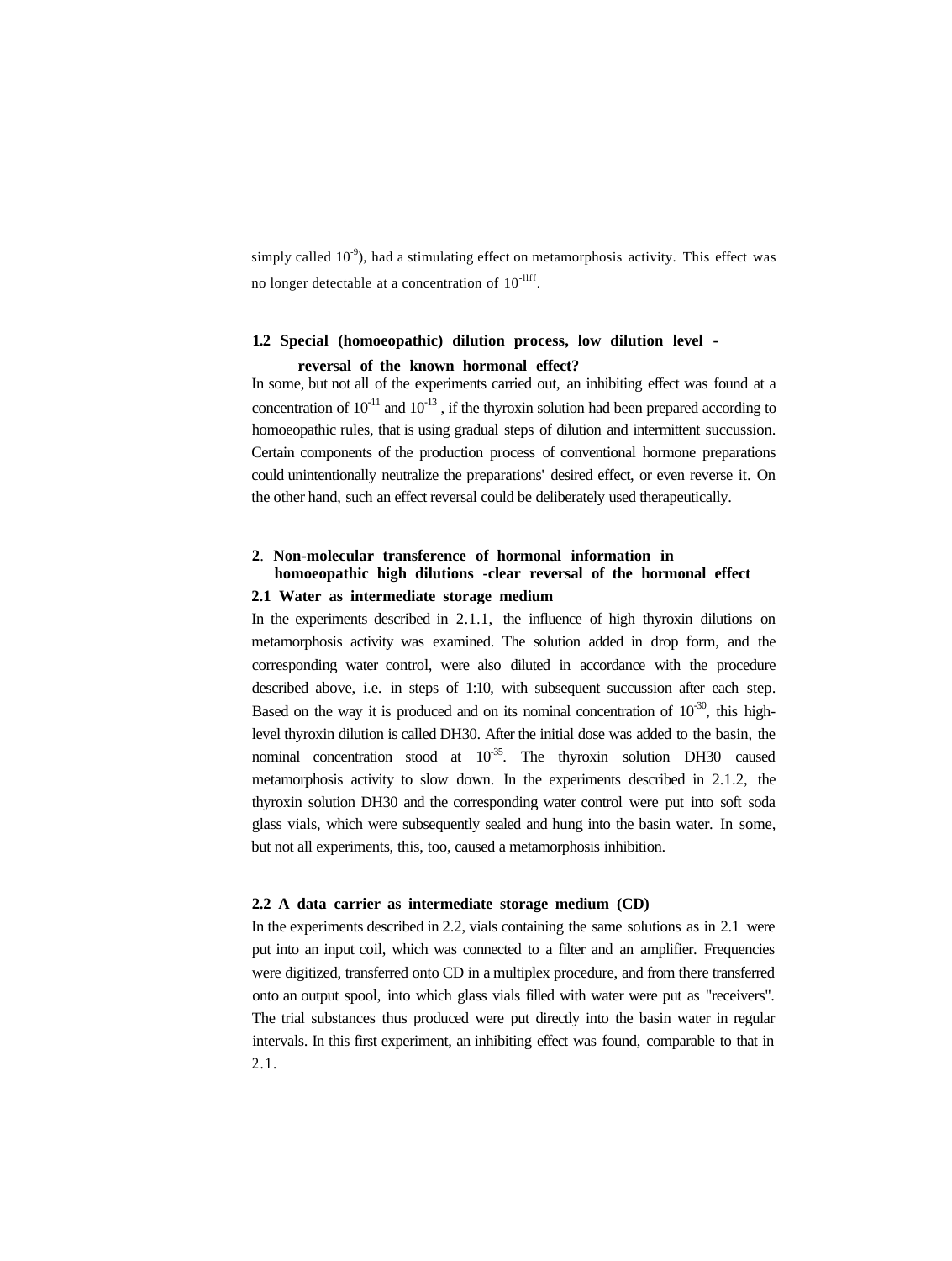#### **3. Transference using electronic amplifiers (bio-resonance device)**

In these experiments, glass vials containing an unsuccussed thyroxin one-step dilution of the (toxic, metamorphosis inhibiting) concentration  $10^{-3}$  (10 mg for 10 ml ethanol, 1,25 mM, from here on called DD3), or water respectively, were placed into an input coil, one end of which was connected to a special amplifier (frequency linear from the DC region to the HF region) via an isolated individual wire. Glass vials containing water were placed into an output coil connected in the same way. The substances thus produced were put directly into the basin water at regular intervals. Again, an inhibiting effect was found.

### **4. Curative effect in cases of hormonal hyperstimulation**

A combination of the unsuccussed one-step dilution thyroxin  $10<sup>-4</sup>$  (from here on called DD4) and a thyroxin solution  $10<sup>8</sup>$  (DH8), prepared according to homoeopathic rules, was examined in a direct pipetting procedure, as had been done in 2.1. Hence, after the initial dose, both solutions had been diluted by the factor  $10^{-5}$ . In this explorative experiment the stimulating effect of Thyroxin DD4 (see 1.1) was reversed by simultaneously adding a dose of DH8.

This finding is interpreted with the "similarity rule" in mind, one of homeopathy's fundamental principles (see the article regarding the classification of pure research in homoeopathy in this book).

### **5**. **Symptom reduction and symptom increase as bivalent possibilities of one and the same aspect of hormonal information**

With the continuation of treatment as in study 2.1.2 (constant presence of thyroxin DH30 in glass vials) beyond the juvenile stage, a clear acceleration of the water-land transition could be observed when the juvenile frogs left the basin water, after an initial inhibition of the transition to the four-legged stage. On the other hand, an inhibiting effect was observed with regards to climbing activity, when as yet untreated juveniles were treated with thyroxin DH30 on a short-term basis (minutes). The results of study 5 are discussed to the effect that, next to the animals' starting position, it is the frequency at which signals are given, which decides whether the information of thyroxin DH30 leads to inhibition or stimulation.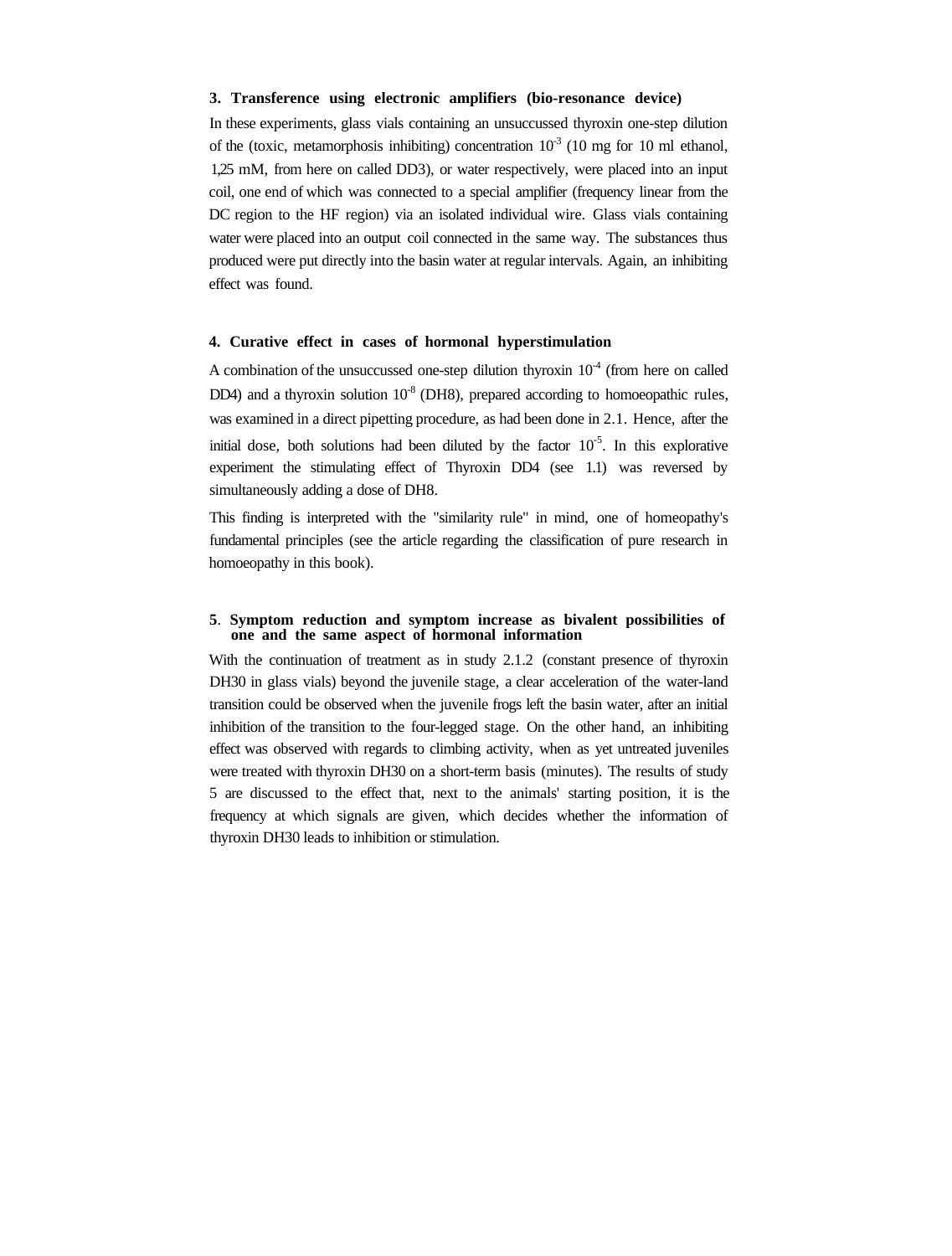#### **1**. **Study concerning the reversal of the known hormonal effect at the medium dilution level**

*Origin and developmental stage of the animals.* The main experiments were carried out with Rana temporaria from various Austrian ponds (altitude 400m - low site - and 1500m above sea level - highland -, see results section) in the summer. Additional experiments were carried out with Bufo bufo. For the experiments only tadpoles in a two-legged stage were used. This stage is defined by the degree to which the hind legs, which are little developed at this point, are spread. Ideally, the spread is such that it is just possible to look through the triangle formed by the tail and the upper and lower thighs, and it thus corresponds to the range of Gosner's stage 31 [17]. In the different experiments, the tadpoles were observed all in all 10 - 20 times in eight-hourly intervals. During this observational period, it only took a few minutes each time for the pre-formed forelegs to break through their skin pockets. Due to its temporal discreteness, the attainment of the four-legged stage appears to be a very good parameter.

*Other experimental conditions.* The animals' development was observed in disposable synthetic basins. The room temperature normally was 23+/-1-C. Indirect daylight was predominantly used as a source of light, and blanched lettuce leaves as food ad libitum. Each basin contained 300 ml of tap water per animal. The number of animals per basin was the same in each experiment (usually 10 - 20).

Preparation of the solution and its administration to the laboratory animals. The tadpoles were exposed to the following solutions.

#### **1.1 Conventional dilution process**

*Preparation of one-step thyroxin dilutions by diffusion.* These solutions were prepared by slowly dissolving L-tetraiodothyronine-sodiumpentahydrate  $(T_4)$  (careful turning of the containers, diffusion) in mixtures of ethanol and bi-distilled water: 10 mg  $T_4$  in 100 ml 40% ethanol for DD4, which thus stood at  $10^{-9}$  T<sub>4</sub> after a single dose was added to the basin water; 1 mg T4 in 100 ml 4% ethanol for DD5 corresponding to  $10^{-10}$  T<sub>4</sub>; and 0.5 mg T4 in 500 ml 0.4% ethanol for DD6, leading to a concentration of  $10^{-11}$  T<sub>4</sub>. Analogue ethanol-water mixtures were used as *controls.*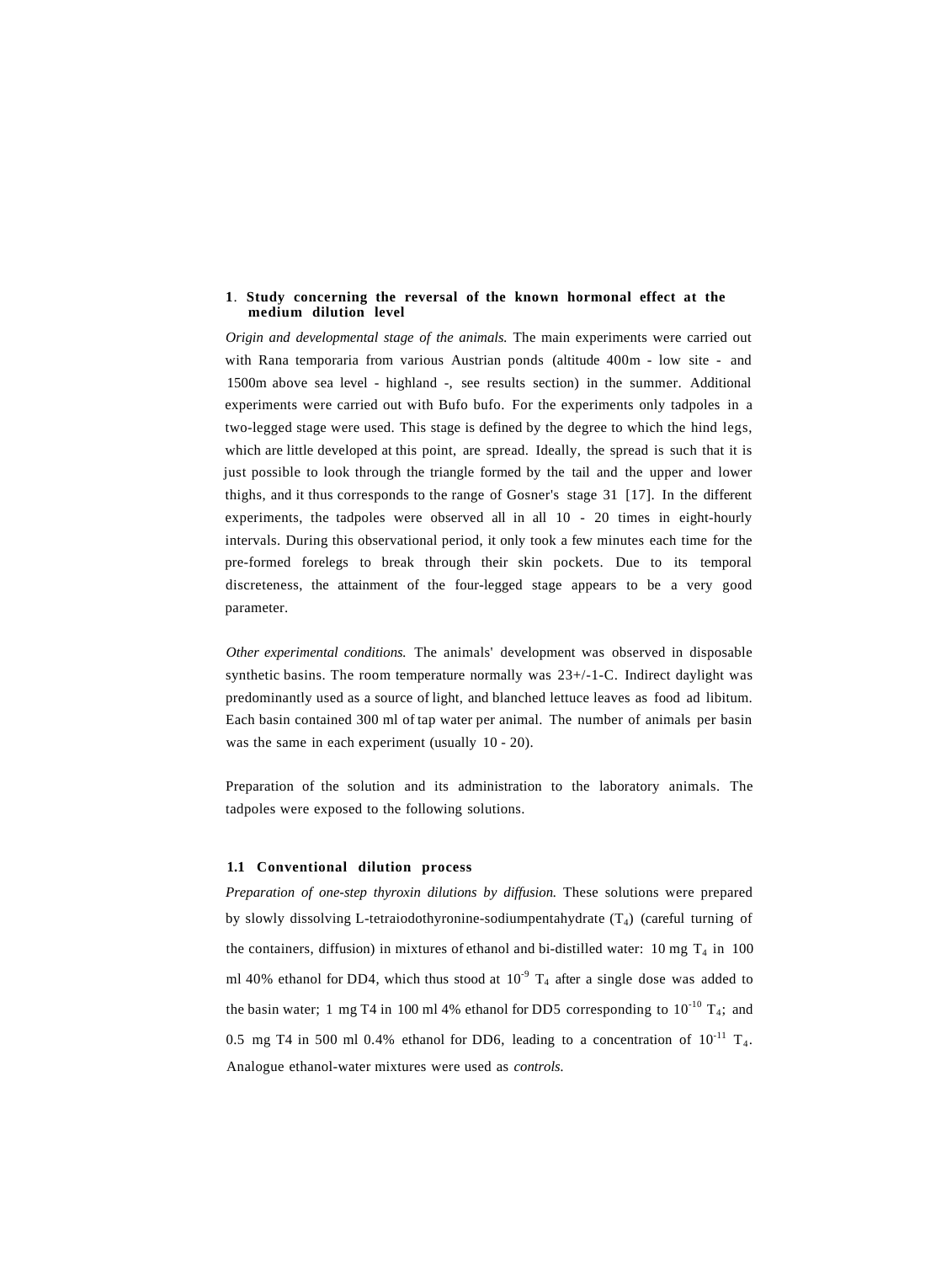*Preparation of thyroxin dilutions by gradual pipetting.* In the preparation of these solutions,  $10 \text{ mg of } T_4$  was dissolved in  $100 \text{ ml of } 40\%$  ethanol (intermediate product:  $10<sup>4</sup>$  T<sub>4</sub>), by slowly turning the bottle (medicine bottle with screw-on lid) at a temperature of 35 °C. Using disposable material, 1 ml of this was then pipetted into a sterile, 20 ml medicine bottle containing 9 ml of bi-distilled water (dilution 1:10). The thyroxin dilution thus produced was called DP5. From it, the thyroxin dilutions DP6 ff were produced in an analogous fashion. Normally, analogue ethanol-water mixtures were used as *controls.*

### **1.2 Special ("homoeopathic") dilution process**

*Gradually diluted and strongly succussed thyroxin.* In the preparation of these solutions, the same process as above was used (pipetting). The derived dilution of  $10^{-5}$ T4 was then succussed according to a standardized procedure [8]:

in short, regular intervals, and with the lid tightly screwed on, the medicine bottle's bottom is struck 30 times against a solid hard rubber base, in order to create a mechanical shock effect. Afterwards it is left standing for one minute (rest period). In principle, this procedure is in accordance with the rules of homoeopathic practice. The thyroxin dilution produced in this way was called DH5. From it, the thyroxin dilutions DH6 ff were produced in an analogous fashion.

*Control solutions.* In different experimental blocks, a.) unsuccussed water and analogue water-alcohol mixtures (b. unsuccussed, c. succussed - WDH -) were used as control solutions (see results).

All DD, DP, and DH thyroxin solutions and their matched water controls were sampled several times for analysis with a total  $T_4$  assay (measuring range 4.10<sup>o</sup> to 2.4.10<sup>o</sup> gT4/ml). Except for occasional threshold-level reactions in the water controls and a single overshooting value in one of the thyroxin dilutions the measured values never deviated from the nominal concentration by more than a factor of 2 [45].

*Administration of the solution.* In eight-hourly intervals, 3ml of test solution (thyroxin solution and control solution) per animal and 300 ml of water was altogether pipetted 20 times into the basin. This means that DH6, for instance, was  $10<sup>5</sup>$  times diluted after the first dose had been added, bringing it to a  $T_4$ -concentration of  $10^{-11}$ , while the tenth dose raised it to  $10^{-100}$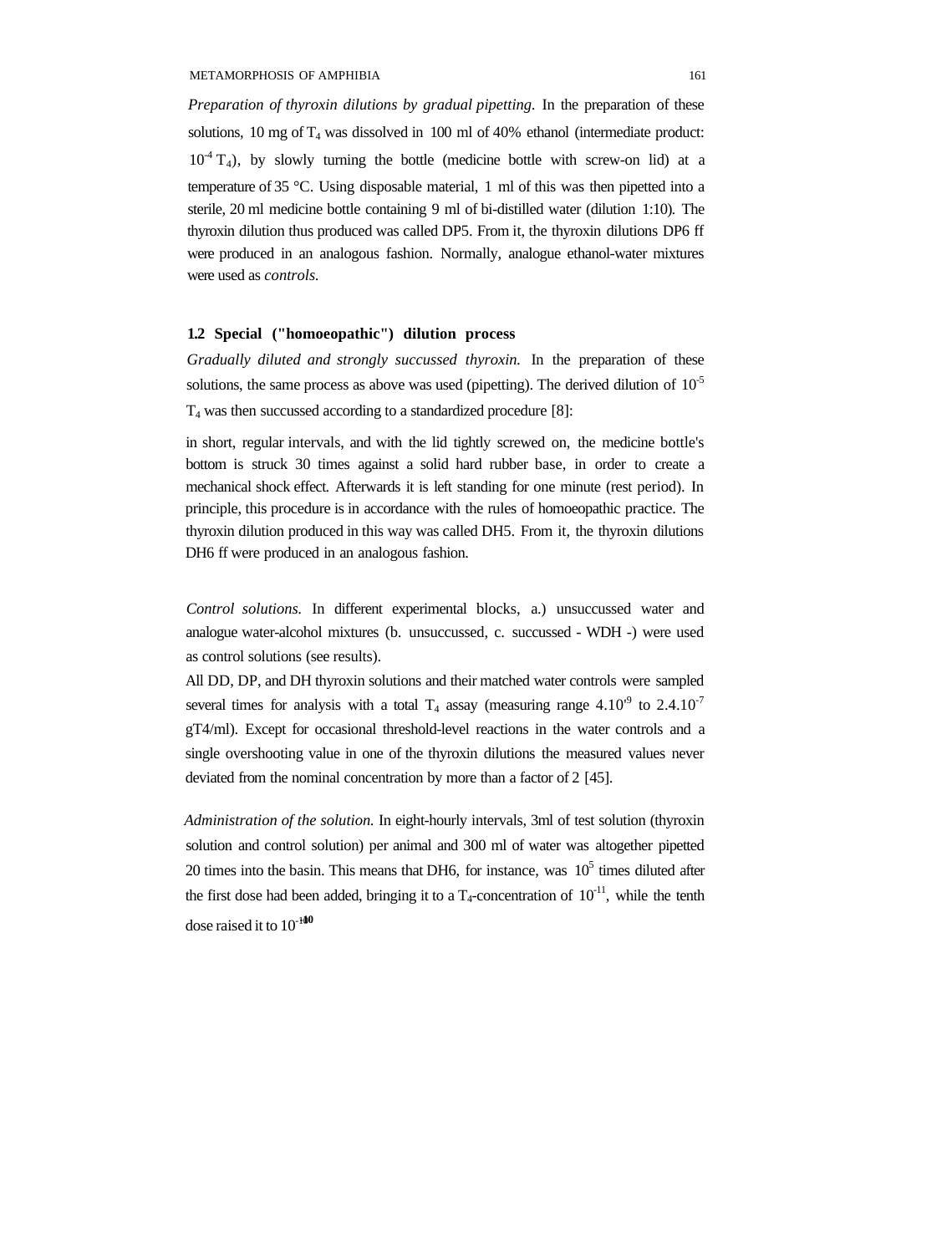*Ascertaining and evaluating the data.* As the duration of the experiments differed according to the time of season (range 3-1 0 days) it was decided to normalize the obtained data with respect to time. This was done on the assumption that differences in speed of metamorphosis attributable to thyroxine treatment would override differences in duration between experiments. Following a suggestion by R. Liidtke, Institut fiir Medizinische Informationsverarbeitung Tübingen University, the points in time when the 10th, 20th, 30th etc. percentile of water control animals had reached the 4-legged stage were defined as reference points. The time interval between reference points ranged 6-26 hours. In this way it was possible to aggregate for each of the reference points the cumulative frequency of animals treated with a specific solution having reached the 4-legged stage. Aggregate values obtained at the reference points for each of the types of treatment were analysed by chi-square tests using 4-field Tables with aggregate frequencies of 2- or 3-legged animals as complement. Unless stated otherwise the p-values quoted in the text refer to chi square tests. In addition, data of studies with homoeopathically prepared dilutions DH6, DH8 and DH30, added directly to the basin water, were compared by means of survival analysis.

Note: as a consequence of the above mentioned method of ascertaining the data, pvalues may eventually be different from those calculated for previous publications.

*Laboratory, researchers and coding.* For details on laboratories and researchers, see the results section. The full names and affiliations of the researchers are to be found in the acknowledgments section. All experiments were carried out blindly.

### **2. Non-molecular transfer of the high dilution's hormonal information**

**2.1 Water as intermediate storage medium for hormonal information 2.1.1** Use **of a succussed solution added to the basin water in drop form** *Animals* as is described in 1) were used. For details, see results section.

*Other experimental conditions.* During the main experiments, room temperature stood at 1*9+/-1* oo C. Further details are described in 1.

*Preparation of the solutions and their administration to the laboratory animals.* The principle of the preparation of the thyroxin dilution DH30, and of the analogue water control, has been described in 1.2. In order to exclude the possibility of hormonespecific pollutions, we took the precautions described in [4, p. 46]. In 48-hourly intervals, doses of 2-3 drops were added respectively to the 51 and 81 test basins containing tap water. The effect of the gradually diluted, strongly succussed thyroxin solution DH30 on the tadpoles was observed as described in 1.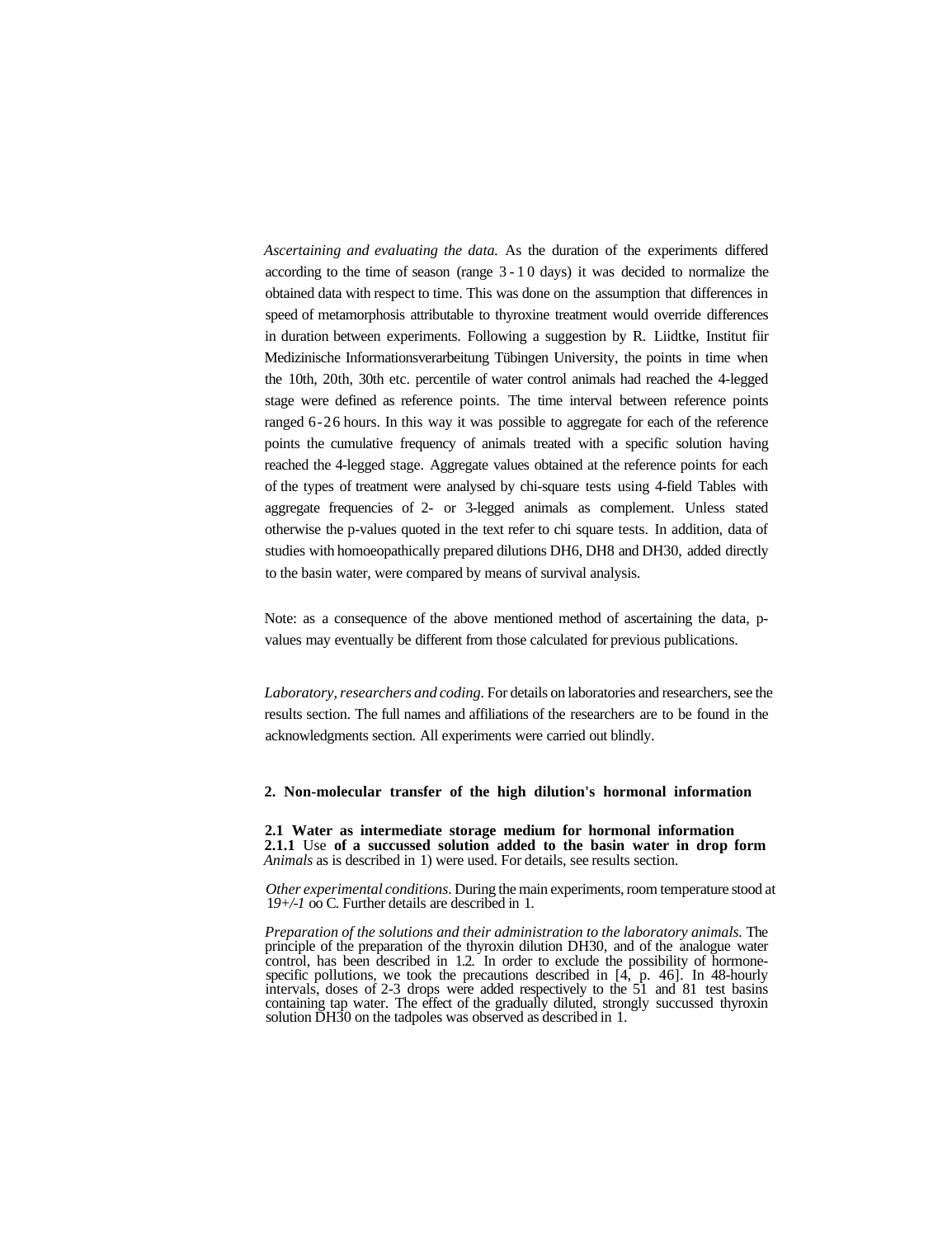*Ascertaining and evaluating the data.* This was done as in 1. The development towards the juvenile stage was followed by determining the corresponding cumulative frequencies *(fb).* Standard deviations were found using a process of variance analysis. For *experimental laboratories and researchers,* see results section.

#### **2.1.2 Use of a succussed solution contained in sealed glass vials**

*Administration of the solutions to the laboratory animals.* The solutions (DH30) were administered to the animals as follows: 8ml of the test- or the control solution were poured into soft soda glass vials with an optic transmission spectrum >350 nm, which were subsequently sealed. The coded vials were hung into the respective basins. In one experiment (C.L.), thyroxine *DH6* was compared to control. The use of substances in sealed glass vials for scientific and therapeutic purposes has been tried on several occasions (van Wijk and Wiegant, Smith, Flyborg, Hoffmann, cited in [16, p.48]). *For further details, see 1. and results section.*

#### **2.2 A data carrier as an intermediate storage medium**

*Preparation of the solutions and their administration to the animals.* Brown glass bottles (medicine bottles) containing thyroxin solution DH30 or control water DH30 respectively were placed into an input coil connected to a filter and an amplifier with an amplification of 10 . Frequencies in the Hz and the kHz regions were digitized via the Nyquist frequency, buffered in a RAM, and transferred onto CD using a multiplex procedure. The noise-muted, filtered signal was brought back to the original analogue level by the factor  $10^{-6}$ . During the playback process, only the region between 20 Hz and 20 kHz was taken into account. The glass bottles were placed into the output coil for 4 minutes (manufacturer of the utilized device: Subwave, Austria). Following this process, the original substances were again strongly succussed (30 strikes). Of the trial substances thus produced, 3 drops were added to the basin water after light succussion in 48-hourly intervals. *For further details, see 1. and results section.*

### **3. Transference via bio-resonance device**

*Preparation of the trial substances and their administration to the animals.* After repeated light succussion, brown glass bottles containing a 1 mM thyroxin solution (DD3), or control water respectively, were placed into an input cup connected to a special amplifier (linear from DC to HF; manufacturer: Regumed and Med-Tronik, both FRG) via an isolated individual wire. Brown glass bottles containing water (200 ml in a 220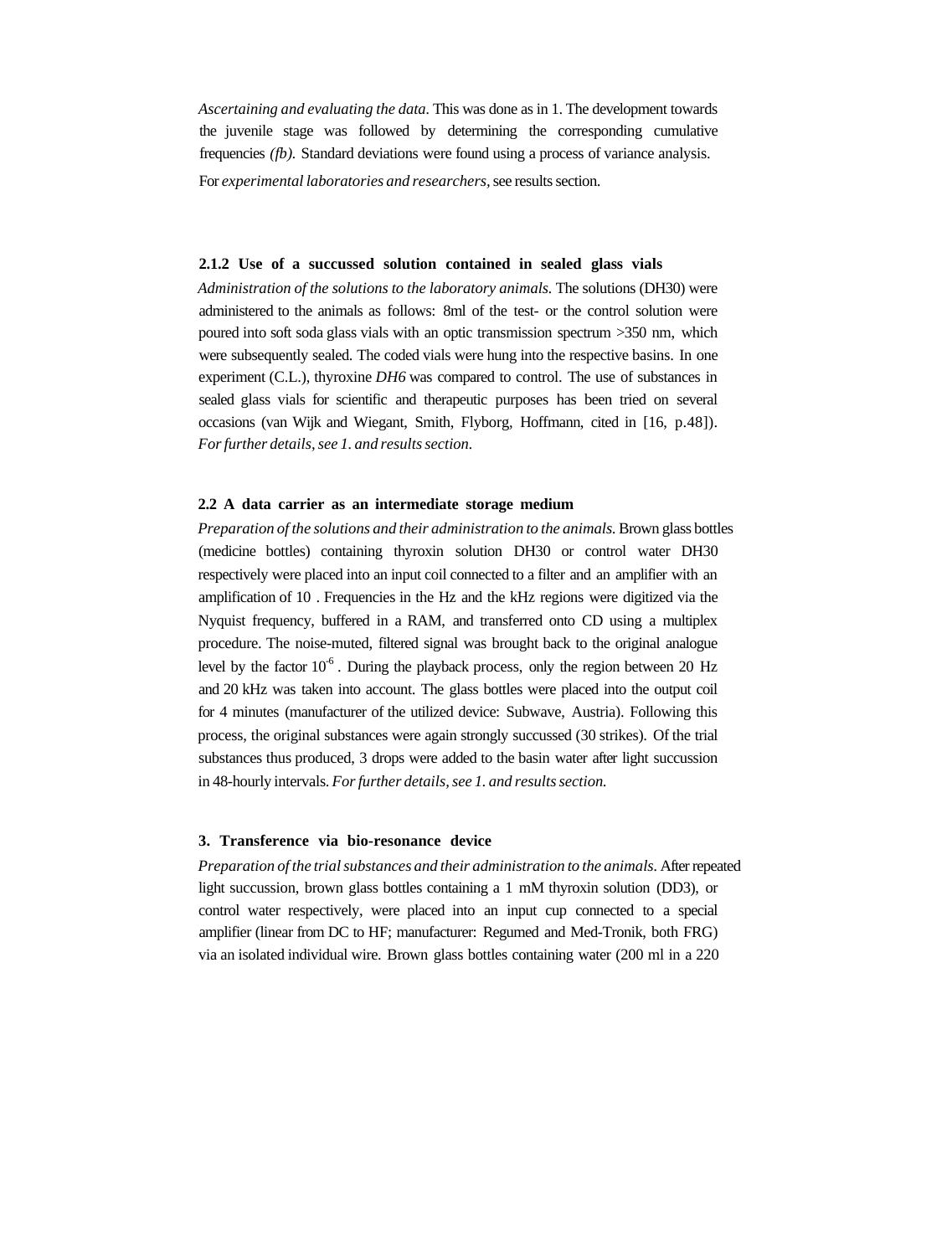ml volume) were placed into an output beaker, which had been connected in the same way, for 4 minutes (device built by Regumed) and 15 minutes (device built by Med-Tronik) respectively. The options "A" (no phase reversal) and "Amplification 40", offered by the manufacturers, were selected. Following this process, the substances in the output bottles were struck 30 times in short, regular intervals against a base, as in the process of "succussion" (method 1.2). For each of the trial substances thus produced in the output spool, 8 ml of basin water were replaced by 8 ml of trial substance in eight-hourly intervals. Before being added, the substances were again lightly succussed. Explanations concerning the standardization of this method can be found in [20-25]. *For further details, see 1. and results section.*

#### *4.* **Curative effect in cases of hormonal hyperstimulation**

In these experiments the combined administration of the thyroxin solutions DEM (concentration:  $10^4$ , basin water concentration after the initial dose:  $10^9$ , after the tenth:  $10^{-8}$ ) and DH8 ( $10^{-8}$ , final basin concentration:  $10^{-13}$  or  $10^{-12}$  respectively) was compared to the combined administration of thyroxin DD4 and water. In addition, a water control group was used. In eight-hourly intervals, all in all 20 doses of 3ml of trial substance (or 6ml, under combined administration) were added in drop form per animal and 300 ml of basin water. *For further details, see 1. and results section.*

### **5**. **Symptom reduction and symptom intensification as bivalent possibilities of one and the same aspect of hormonal information**

The target criterion of these experiments was, next to the attainment of the four-legged and the juvenile stages, the animals' water-land transition. The respective treatments (see results section) were continued beyond the four-legged and the juvenile stages, until the animals had climbed out of the water of suitable aquaterraria. In the main study presented here, the treatment applied in study 2.1.2 (constant presence of thyroxin DH30 in glass vials) was continued until the target criterion of water-land transitions had also been attained.

*Ascertaining and evaluating the data.* The animals were first all put back into the water. Then, the number of animals climbing out of the water was monitored after 1, 2 and 3 minutes. Details of the monitoring method have been described in [8]. Aggregate values obtained at the reference points for each of the types of treatment were analysed by chisquare tests using 4-field Tables with aggregate frequencies of animals in the water as complement.

*For further details, see 1. and results section.*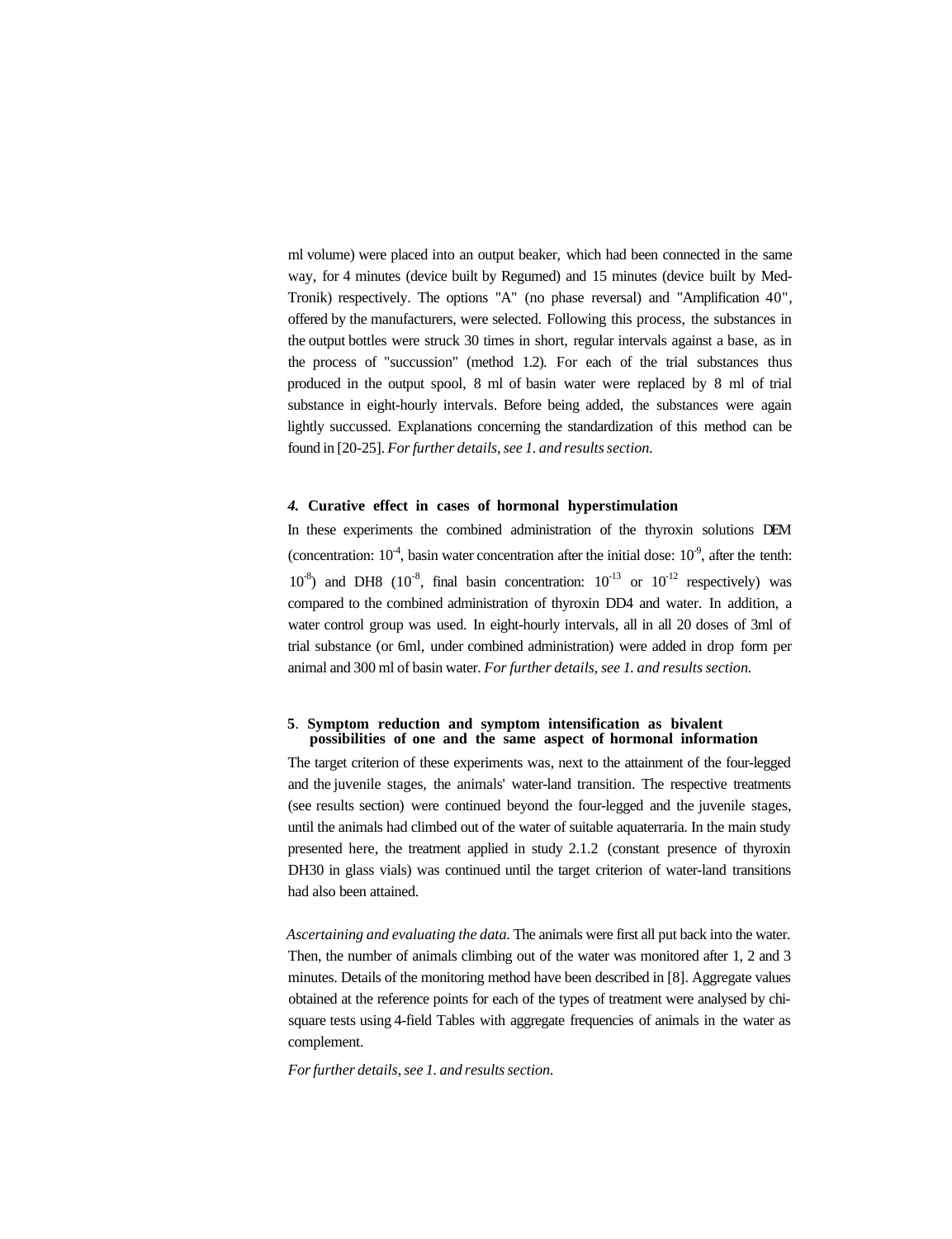### **RESULTS**

## **1**. **Study concerning the reversal of the known hormonal effect at medium dilution levels**

# **1.1 Conventional dilution process**

*Thyroxin solutions produced by pure diffusion.* In these experiments carried out by C.E. et al. in Graz and by C.H. in Tubingen with an overall number of 170 - 200 animals per group according to the treatment, the effects of the one-step thyroxin dilutions DD4, DD5 and DD6 (no repeated pipetting, no succussion, see methods) were compared to those of the corresponding water controls. For DD4 (concentration after a single dose:  $10<sup>-9</sup>$ ), the fa-levels for four-legged animals in the course of treatment stood at 10-30% above those of the respective water controls. These differences are statistically significant ( $p<0.01$ ). The overall fa-levels for DD5 or DD6 ( $10^{-10}$  or  $10^{-11}$ , after the first dose) were practically not different to those of the water control.

*Thyroxin solutions produced by gradual pipetting.* Also with thyroxine dilution DP5, DP6 or DP8, there was practically no difference to the control.

# **1.2 Special ("homoeopathic") dilution process**

Thyroxin solutions produced by gradual pipetting and succussion.

DH4. In these experiments carried out by C.H. in Tubingen with a total of 120 animals per group, the effect of the succussed thyroxin dilution DH4 was compared to that of the corresponding water. For the test substance (concentration after a single dose:  $10^{-9}$ ), the fa-levels for four-legged animals in the course of treatment stood at 20-40% above those of the respective water controls. This difference is statistically significant  $(p<0.01)$ .

*DH6 and DH8.* The effect of the dilutions DH6 and DH8 were compared to water controls. Experiments were carried out by different researchers in different laboratories. E.L., W.P. and C.H. performed experiments (blocks have a different meaning here than experiments) in Graz; J.A. and C.H. in Tubingen, and C.L. in Vienna [26; 45- 47]. A total of 2300 animals was used to test thyroxine DH6 versus water control and a total of about 1400 animals to test DH8 versus control. As can be seen in Figure 1 and Table 1, in 6 out 10 different experiments the fa-values of the DH8 series were lower for the thyroxin dilution than for the matched control, three experiments showed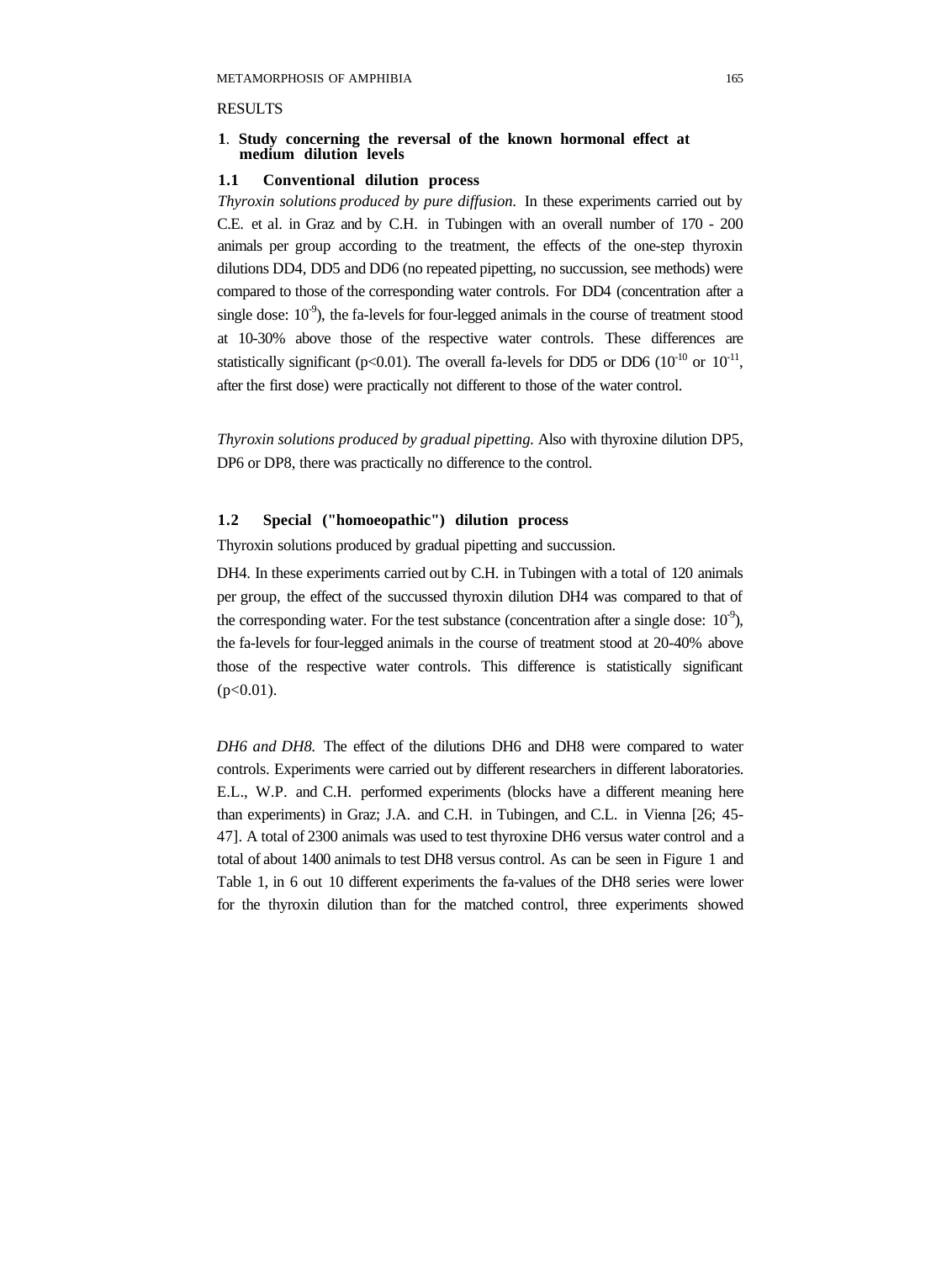practically no difference, and in one there was an opposite trend. Pooling the values for all DH6 - experiments leaves practically no difference between the two groups, save

for a weak inhibition (trend) in the TDH- group relative to water control towards the end of the experiment. Pooling all DH8 blocks reveals a somewhat more distinct inhibition by thyroxin relative to water control towards the end of the experiment (trend). An overall weakly significant inhibition (p<0.05) towards the end of the experiment is found only when the results from the medium dilution steps DH6 and DH8 are pooled. Data are not significant, when survival analysis is used, fb-levels were not recorded in these experiments. Data on further test- and control- dilutions are presented in [45,46].



Figure 1: see figure caption next page.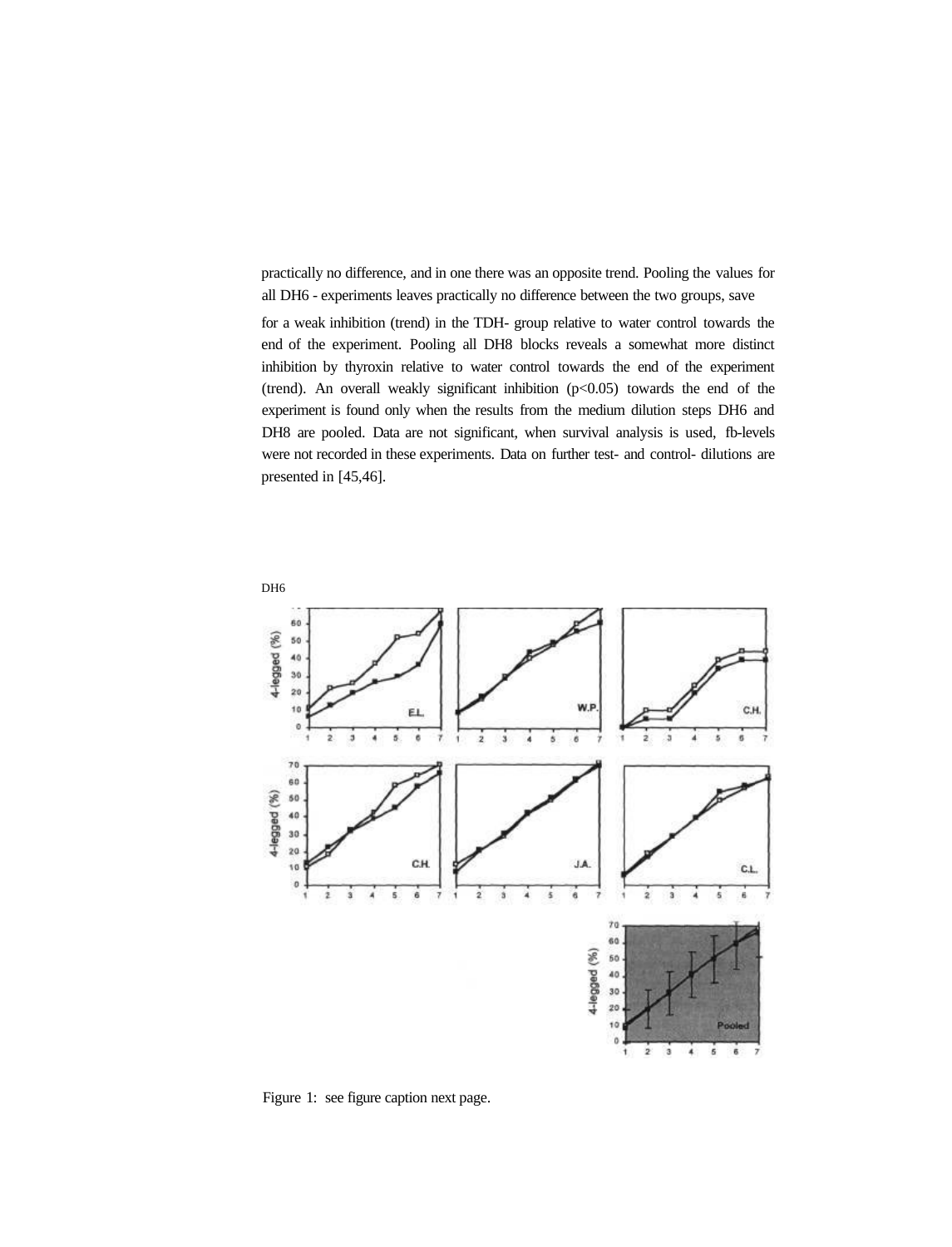

Figure 1: The effect of gradually diluted, succussed thyroxin solutions  $10^{-11}$  and  $10^{-13}$ on the speed of the metamorphosis from the  $\tilde{2}$ - to the 4-legged stage in tadpoles. Ordinate: cumulative number of animals reaching the four-legged stage *(fa,* in %); abscissa: course of development, see methods. White squares:fa-levels of the water controls; black squares:/a-levels of animals treated with the respective test substances. TDH6, TDH8: gradually diluted, succussed thyroxin solutions, added dropwise to the basin water. WDH: homoeopathically prepared control. W: pooled data of homoeopathically and not homoeopathically prepared water controls. Absolute animal numbers are shown in Table 3.

## **2**. **Non-molecular transference of a highly diluted solution's hormonal information**

#### **2.1 Water as an intermediate information storage medium**

**2.1.1 Use of a succussed solution added to the basin water in drop form** *DH30.* The effect of the thyroxin dilution DH30 was compared to a water control. Experiments were carried out by different researchers in different laboratories: C.E. and W.P. performed experiments in Graz and R.v.W. in Utrecht [28]. A total of almost 1900 animals was used. As can be seen in Figure 2 and Table 2, in all three cases the fa-values of the TDH30 group were lower than their matched control values. This effect is retained upon pooling  $(p<0.01)$ . Data are also significant when survival analysis is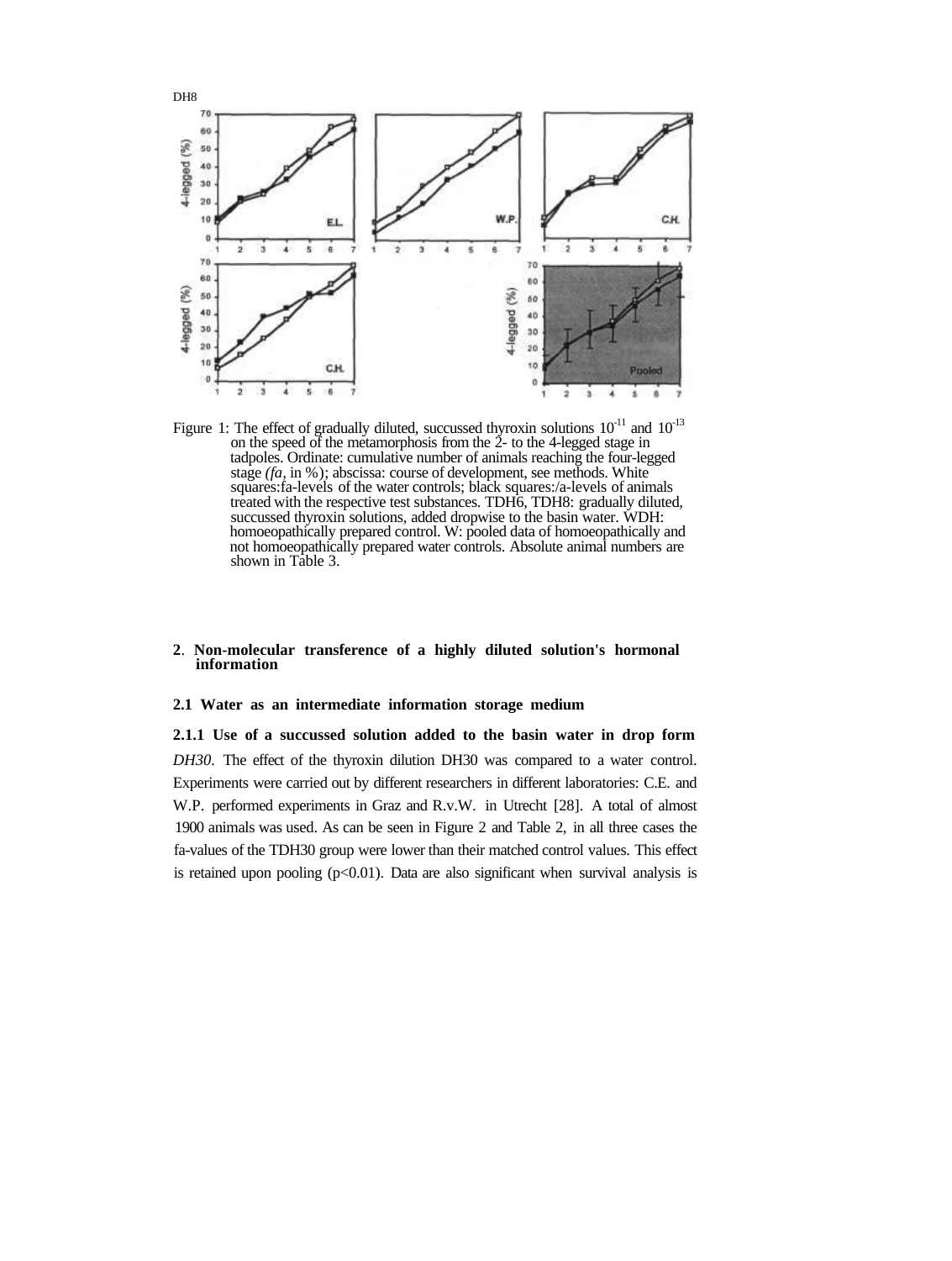used ( $p<0.01$ ). Also the fb-levels (observed in Graz and in Utrecht) were significantly below those of the control groups [4].

### **2.1.2 Use of a succussed solution contained in sealed glass vials**

*"DH30V/DH6V".* The dilutions DH30 or DH6 (see Figure 3), sealed in glass vials, were compared to water controls. Experiments were carried out by different researchers in different laboratories as is shown in Figure 1 and Table 3. *DH30V:* C.E., M.G., W.P., D.D. performed experiments in Graz; C.V. in Turino and H.H. in Vienna [26; 47,48]. A total of about 3400 animals was used. As can be seen from Figure 3 and Table 3 five out of altogether 6 experiments on DH30V showed lower fa-values for the test than for the control group; one (very large experiment) showed practically no difference. Pooling all DH30V experiments revealed a significant inhibition by thyroxin DH30V relative to matched water control  $(p<0.01)$ .

As the DH6V curve in Figure 3 shows (C.L. in Vienna), this experiment also yielded lower *fa*-values for the test than for the control group (trend).

In some, but not all experiments (Graz), also the *fb-*values were monitored. There was practically no difference between the test- and the control values.

## **2.2 A data carrier as intermediate storage medium**

*"DH30CD".* Here, it was aimed to store information from thyroxin dilution DH30 or from water DH30 as control on data carrier and to replay it on water that was added to the basins. Experiments were carried out by one researcher (W.P.) in Graz, involving almost 500 animals. As can be seen from Figure 4, this experiment resulted in lower favalues for the test than for the control group  $(p<0.01)$ . Also the fb-levels were significantly below those of the control groups [44].

#### **3. Transference via electronic amplifier**

*"DD3A ".* Here, it was aimed to transfer information from thyroxin DD3 or from water as control via an electronic amplifier. Experiments were carried out by two researchers: W.P. in Graz and C.V. in Torino, involving altogether more than 900 animals. As can be seen in Figure 5 and Table 5 in both experiments the fa-values for the test group were lower than in the control group. Pooling these figures led to an analogous result (p<0.01). Also the *fb-* levels were significantly below those of the control groups [44].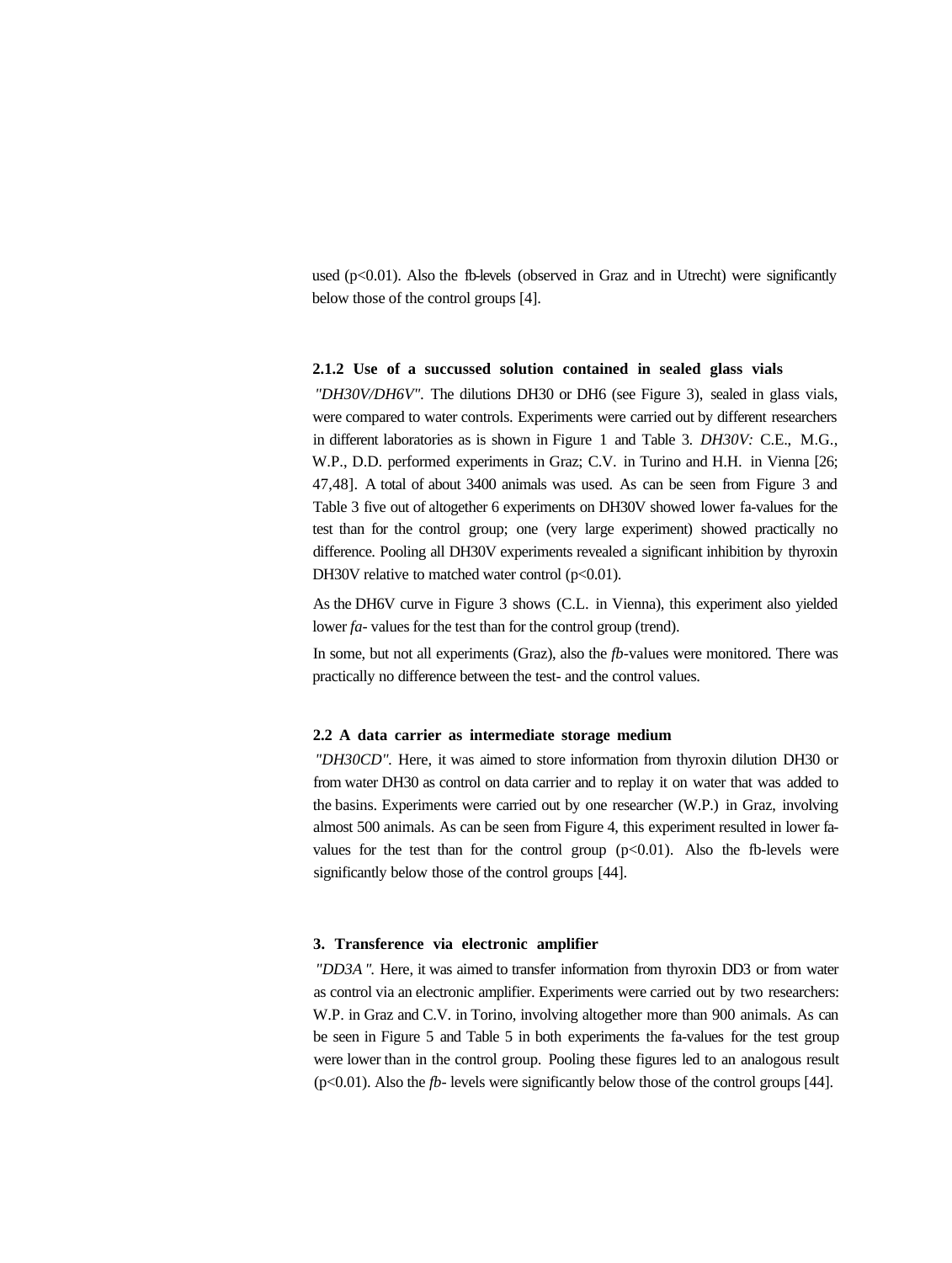| E.L.           |                        | Graz $1$ II r    |                | W.P.<br>Graz $2 \text{ II } r$ |       |                  |                | C.H                     | Graz 1 IIr       |                  |                |
|----------------|------------------------|------------------|----------------|--------------------------------|-------|------------------|----------------|-------------------------|------------------|------------------|----------------|
|                | W                      | TDH <sub>6</sub> |                |                                | W     | TDH <sub>6</sub> |                |                         | WDH <sub>6</sub> | TDH <sub>6</sub> |                |
|                | (160)                  | (30)             |                |                                | (160) | (80)             |                |                         | (20)             | (20)             |                |
| $\mathbf{1}$   | 18                     | $\overline{c}$   | $\blacksquare$ | 1                              | 15    | 8                | ٠              | 1                       | $\bf{0}$         | $\bf{0}$         | ٠              |
| $\overline{2}$ | 36                     | 4                | ٠              | $\overline{2}$                 | 28    | 15               | $\blacksquare$ | $\overline{2}$          | $\overline{2}$   | 1                | ٠              |
| 3              | 42                     | 6                | ٠              | 3                              | 48    | 23               | ٠              | 3                       | $\overline{2}$   | 1                |                |
| 4              | 60                     | 8                | ٠              | 4                              | 65    | 35               |                | $\overline{\mathbf{4}}$ | 5                | 4                | ٠              |
| 5              | 84                     | $\boldsymbol{9}$ | $\pm$ $\pm$    | 5                              | 78    | 40               | ٠              | 5                       | 8                | 7                | ٠              |
| 6              | 88                     | 11               | ٠              | 6                              | 97    | 45               |                | 6                       | $\boldsymbol{9}$ | 8                | ٠              |
| 7              | 109                    | 18               | $\blacksquare$ | 7                              | 112   | 49               | $\blacksquare$ | 7                       | 9                | 8                | ٠              |
| 8              | 115                    | 19               | ٠              | 8                              | 127   | 58               |                | 8                       | $\boldsymbol{9}$ | 8                | ۰              |
|                | C.H<br>Tubingen 1 II r |                  |                |                                |       |                  |                |                         |                  |                  |                |
|                |                        |                  |                | J.A.                           |       | Tubingen 2 II r  |                | C.L.                    |                  | Vienna II r      |                |
|                | WDH6                   | TDH <sub>6</sub> |                |                                | WDH6  | TDH <sub>6</sub> |                |                         | W                | TDH <sub>6</sub> |                |
|                | (120)                  | (120)            |                |                                | (600) | (600)            |                |                         | (300)            | (300)            |                |
| 1              | 13                     | 16               | $\blacksquare$ | 1                              | 72    | 50               | $\pm$          | 1                       | 20               | 18               |                |
| $\mathbf{2}$   | 22                     | 27               | $\blacksquare$ | $\overline{2}$                 | 125   | 121              | $\blacksquare$ | $\overline{2}$          | 57               | 51               | $\blacksquare$ |
| 3              | 39                     | 38               | $\blacksquare$ | 3                              | 176   | 184              | $\blacksquare$ | 3                       | 87               | 88               |                |
| 4              | 51                     | 47               | $\blacksquare$ | 4                              | 251   | 254              | $\blacksquare$ | 4                       | 119              | 119              | $\blacksquare$ |
| 5              | 70                     | 55               | $\blacksquare$ | 5                              | 299   | 305              | $\blacksquare$ | 5                       | 149              | 165              | ٠              |
| 6              | 77                     | 69               | $\blacksquare$ | 6                              | 365   | 370              |                | 6                       | 172              | 175              |                |
| $\overline{7}$ | 85                     | 79               | $\blacksquare$ | 7                              | 432   | 418              | $\blacksquare$ | 7                       | 190              | 187              | ٠              |

|              | w      | TDH <sub>6</sub> |  |
|--------------|--------|------------------|--|
|              | (1150) | $(115*)$         |  |
| 1            | 116    | 94               |  |
| $\mathbf{2}$ | 227    | 219              |  |
| 3            | 336    | 340              |  |
| 4            | 470    | 467              |  |
| 5            | 581    | 581              |  |
| 6            | 688    | 678              |  |
| 7            | 792    | 759              |  |
| 8            | 869    | 831              |  |

Table 1: Onset of the four-legged stage in the experiments represented in Figure 1, expressed in absolute numbers. 11 r: Rana temporaria from a low site; hl r: from the highland biotope. -: p>0.05; \*: p<0.05; \*\*: p<0.01 (differences between test group and control group, chi-square test). Note: When, as in two out of altogether 6 cases, the test and matched control group within an experiment were of different size, then the larger group was accorded a correspondingly smaller weight in the overall pooling. For example, if N was 80 for the tests group and 160 for the control group, then all *fa* -values of the control group were divided by 2 so that the subsequent pooling would be applied to groups of equal weight.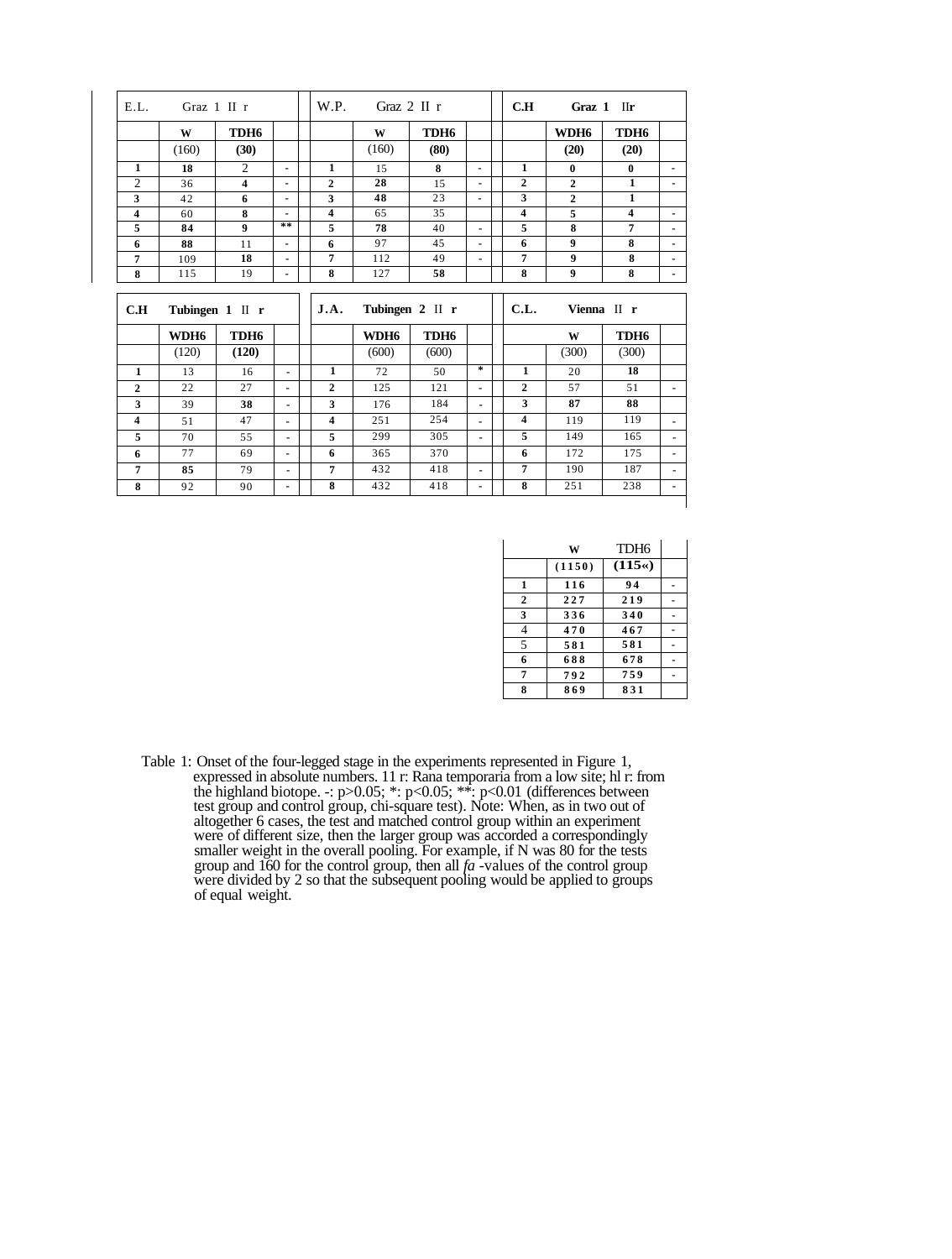| E.L.            | Graz | $1$ II r         |                                                                                                                                                                                                                                                                                                                                                                                                                                                                            | W.P            | Graz | $2 \text{ II } r$ |                          | C.H            | Graz 1 II r |                  |                          |
|-----------------|------|------------------|----------------------------------------------------------------------------------------------------------------------------------------------------------------------------------------------------------------------------------------------------------------------------------------------------------------------------------------------------------------------------------------------------------------------------------------------------------------------------|----------------|------|-------------------|--------------------------|----------------|-------------|------------------|--------------------------|
|                 | W    | TDH <sub>8</sub> |                                                                                                                                                                                                                                                                                                                                                                                                                                                                            |                | W    | TDH <sub>8</sub>  |                          |                | W           | TDH <sub>8</sub> |                          |
|                 | 109  | 177              |                                                                                                                                                                                                                                                                                                                                                                                                                                                                            |                | 160  | 80                |                          |                | 320         | 320              |                          |
| 1               | 10   | 20               |                                                                                                                                                                                                                                                                                                                                                                                                                                                                            | 1              | 15   | 3                 | $\overline{\phantom{a}}$ | 1              | 37          | 23               |                          |
| $\overline{2}$  | 23   | 39               |                                                                                                                                                                                                                                                                                                                                                                                                                                                                            | $\overline{c}$ | 28   | 10                | $\overline{\phantom{a}}$ | $\overline{c}$ | 79          | 80               |                          |
| 3               | 27   | 47               | $\overline{\phantom{a}}$                                                                                                                                                                                                                                                                                                                                                                                                                                                   | 3              | 48   | 16                | $\overline{\phantom{a}}$ | 3              | 107         | 97               |                          |
| $\overline{4}$  | 43   | 58               | $\overline{\phantom{a}}$                                                                                                                                                                                                                                                                                                                                                                                                                                                   | $\overline{4}$ | 65   | 27                | $\overline{\phantom{a}}$ | 4              | 109         | 98               | $\overline{\phantom{a}}$ |
| 5               | 54   | 81               |                                                                                                                                                                                                                                                                                                                                                                                                                                                                            | 5              | 78   | 33                |                          | 5              | 158         | 145              | $\overline{\phantom{a}}$ |
| 6               | 68   | 94               | $\overline{\phantom{a}}$                                                                                                                                                                                                                                                                                                                                                                                                                                                   | 6              | 97   | 41                | $\sim$                   | 6              | 199         | 190              | ٠                        |
| $7\phantom{.0}$ | 73   | 109              | $\overline{\phantom{a}}$                                                                                                                                                                                                                                                                                                                                                                                                                                                   | 7              | 112  | 48                |                          | $\overline{7}$ | 219         | 208              |                          |
| 8               | 84   | 126              | $\overline{\phantom{a}}$                                                                                                                                                                                                                                                                                                                                                                                                                                                   | 8              | 127  | 56                | ۰                        | 8              | 253         | 253              |                          |
| C.H             |      | Tubingen 1 II r  |                                                                                                                                                                                                                                                                                                                                                                                                                                                                            |                |      |                   |                          |                |             | Pooled data      |                          |
|                 | WDH8 | TDH <sub>8</sub> |                                                                                                                                                                                                                                                                                                                                                                                                                                                                            |                |      |                   |                          |                | W           | TDH <sub>8</sub> |                          |
|                 | 120  | 120              |                                                                                                                                                                                                                                                                                                                                                                                                                                                                            |                |      |                   |                          |                | 629         | 629              |                          |
| $\mathbf{1}$    | 8    | 14               | $\overline{\phantom{a}}$                                                                                                                                                                                                                                                                                                                                                                                                                                                   |                |      |                   |                          | 1              | 63          | 52               |                          |
| $\overline{2}$  | 19   | 28               | $\overline{\phantom{a}}$                                                                                                                                                                                                                                                                                                                                                                                                                                                   |                |      |                   |                          | $\overline{2}$ | 135         | 142              |                          |
| $\overline{3}$  | 31   | 46               | $\ast$                                                                                                                                                                                                                                                                                                                                                                                                                                                                     |                |      |                   |                          | 3              | 189         | 188              |                          |
| $\overline{4}$  | 44   | 52               | $\overline{\phantom{a}}$                                                                                                                                                                                                                                                                                                                                                                                                                                                   |                |      |                   |                          | $\overline{4}$ | 229         | 213              |                          |
| 5               | 60   | 62               | $\overline{\phantom{a}}$                                                                                                                                                                                                                                                                                                                                                                                                                                                   |                |      |                   |                          | 5              | 311         | 290              |                          |
| 6               | 69   | 63               | $\frac{1}{2} \left( \frac{1}{2} \right) \left( \frac{1}{2} \right) \left( \frac{1}{2} \right) \left( \frac{1}{2} \right) \left( \frac{1}{2} \right) \left( \frac{1}{2} \right) \left( \frac{1}{2} \right) \left( \frac{1}{2} \right) \left( \frac{1}{2} \right) \left( \frac{1}{2} \right) \left( \frac{1}{2} \right) \left( \frac{1}{2} \right) \left( \frac{1}{2} \right) \left( \frac{1}{2} \right) \left( \frac{1}{2} \right) \left( \frac{1}{2} \right) \left( \frac$ |                |      |                   |                          | 6              | 385         | 352              |                          |

 

 

- -

Table 1 continued.

    - -

 

> In summary, in most, but not all experiments, the following treatment forms lead to a delay (trend or significant effect) in metamorphosis in comparison to the animals correspondingly treated with water: 8-hourly addition of thyroxin dilution DH6 or DH8 in drop form (poor effect when the respective data are pooled); 48-hourly addition of thyroxin dilution DH30 in drop form; treatment with a thyroxin dilution DH30 sealed inside of glass vials by hanging the vials into the basin water (small effect when the data are pooled); addition in drop form of water, which had previously been exposed to digitized information of the thyroxin dilution DH30 stored on CD, into the basin water (only one set of experiments performed); addition of water, which had previously been exposed to electronically transferred information of the thyroxin dilution DD3, into the basin water.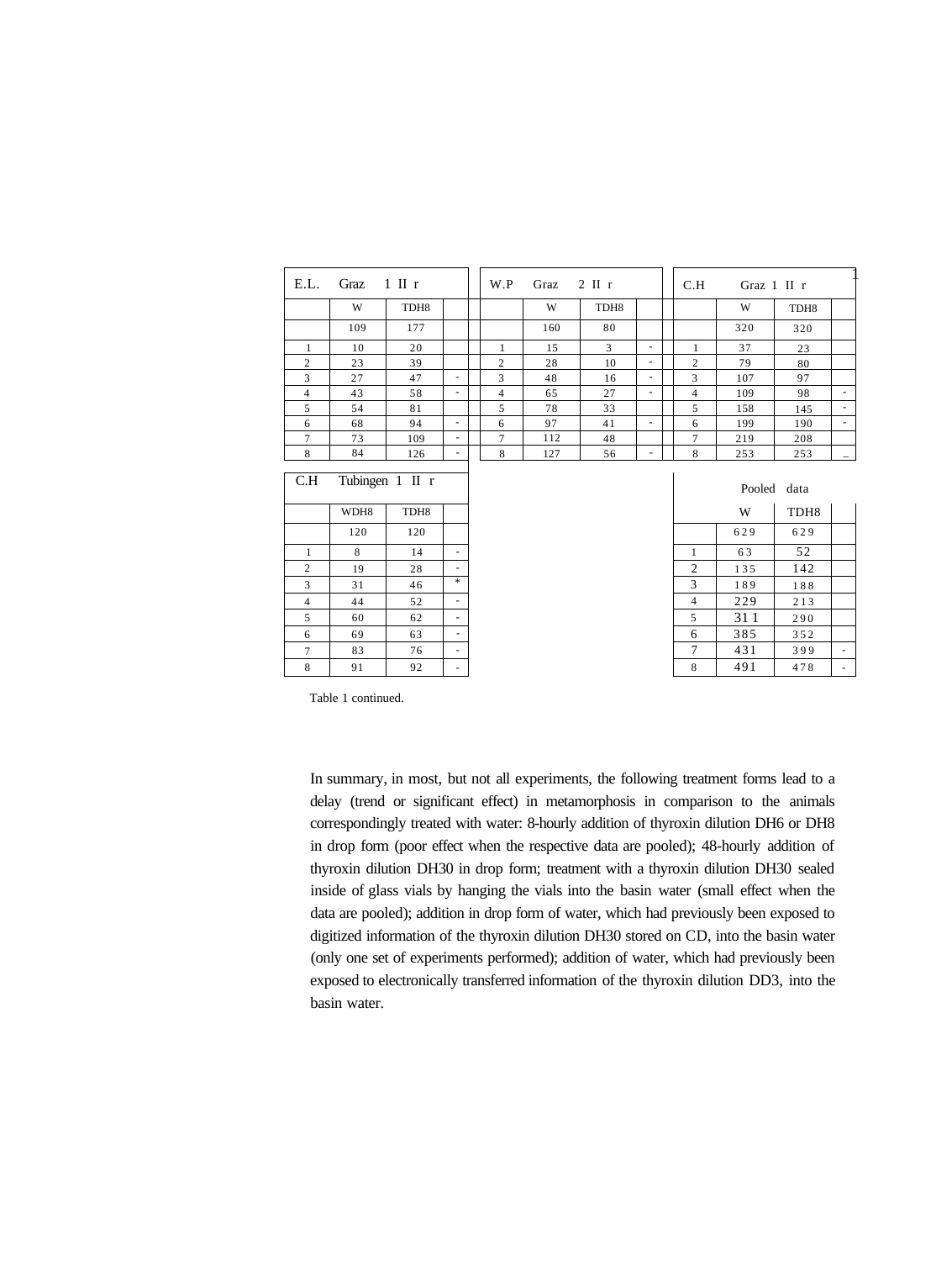

Figure 2: The effect of succussed thyroxin solution 10<sup>336</sup>. DH30: gradually diluted, succussed thyroxin solutions, added dropwise to the basin water. Absolute animal numbers are shown in Table 2.

| C.E,           | Graz 1 hl r |                   |                          |   | W.P.<br>Graz $2$ hl r |                   |        | R.W.<br>Utrecht 1 hl r |       |                   |                          |
|----------------|-------------|-------------------|--------------------------|---|-----------------------|-------------------|--------|------------------------|-------|-------------------|--------------------------|
|                | WDH30       | TDH <sub>30</sub> |                          |   | WDH30                 | TDH <sub>30</sub> |        |                        | WDH30 | TDH <sub>30</sub> |                          |
|                | 273         | 276               |                          |   | 475                   | 475               |        |                        | 180   | 180               |                          |
|                | 17          | 10                | ٠                        | 1 | 58                    | 36                | $\ast$ |                        | 29    | 36                | ۰                        |
| $\mathcal{D}$  | 60          | 48                | ٠                        | 2 | 91                    | 61                | **     | $\mathfrak{2}$         | 29    | 36                | ۰                        |
| 3              | 84          | 70                |                          | 3 | 132                   | 89                | **     | 3                      | 66    | 60                | ۰                        |
| $\overline{4}$ | 94          | 76                | ۰                        | 4 | 198                   | 159               | * *    | $\overline{4}$         | 66    | 60                | $\sim$                   |
| 5              | 145         | 129               | ٠                        | 5 | 226                   | 177               | $* *$  | 5                      | 92    | 78                |                          |
| 6              | 181         | 161               | $\overline{\phantom{0}}$ | 6 | 299                   | 264               | #      | 6                      | 116   | 98                |                          |
| 7              | 182         | 164               |                          | 7 | 319                   | 287               | $*$    | $\tau$                 | 116   | 98                | $\overline{\phantom{a}}$ |
| 8              | 227         | 211               | $\overline{\phantom{a}}$ | 8 | 403                   | 352               | **     | 8                      | 153   | 151               |                          |

|              | <b>WDH30</b> | <b>TDH30</b> |                                                    |
|--------------|--------------|--------------|----------------------------------------------------|
|              | 92g          | 928          |                                                    |
| 1            | 104          | 82           |                                                    |
| $\mathbf{2}$ | 180          | 144          | $\frac{d\mathbf{r}}{d\mathbf{x}}$                  |
| 3            | 282          | 218          | $\frac{1}{2}$<br>$\frac{d\mathbf{r}}{d\mathbf{x}}$ |
| 4            | 358          | 294          | ×.<br>$\frac{1}{2}$                                |
| S            | 463          | 383          | * *                                                |
| 6            | 596          | 521          | $\ast$<br>×.                                       |
| 7            | 617          | 547          | ×.<br>$\frac{1}{2}$                                |
| 8            | 783          | 712          | *<br>$\frac{d\mathbf{r}}{d\mathbf{x}}$             |

Table 2: Onset of the four-legged stage in the experiments represented in Figure 1.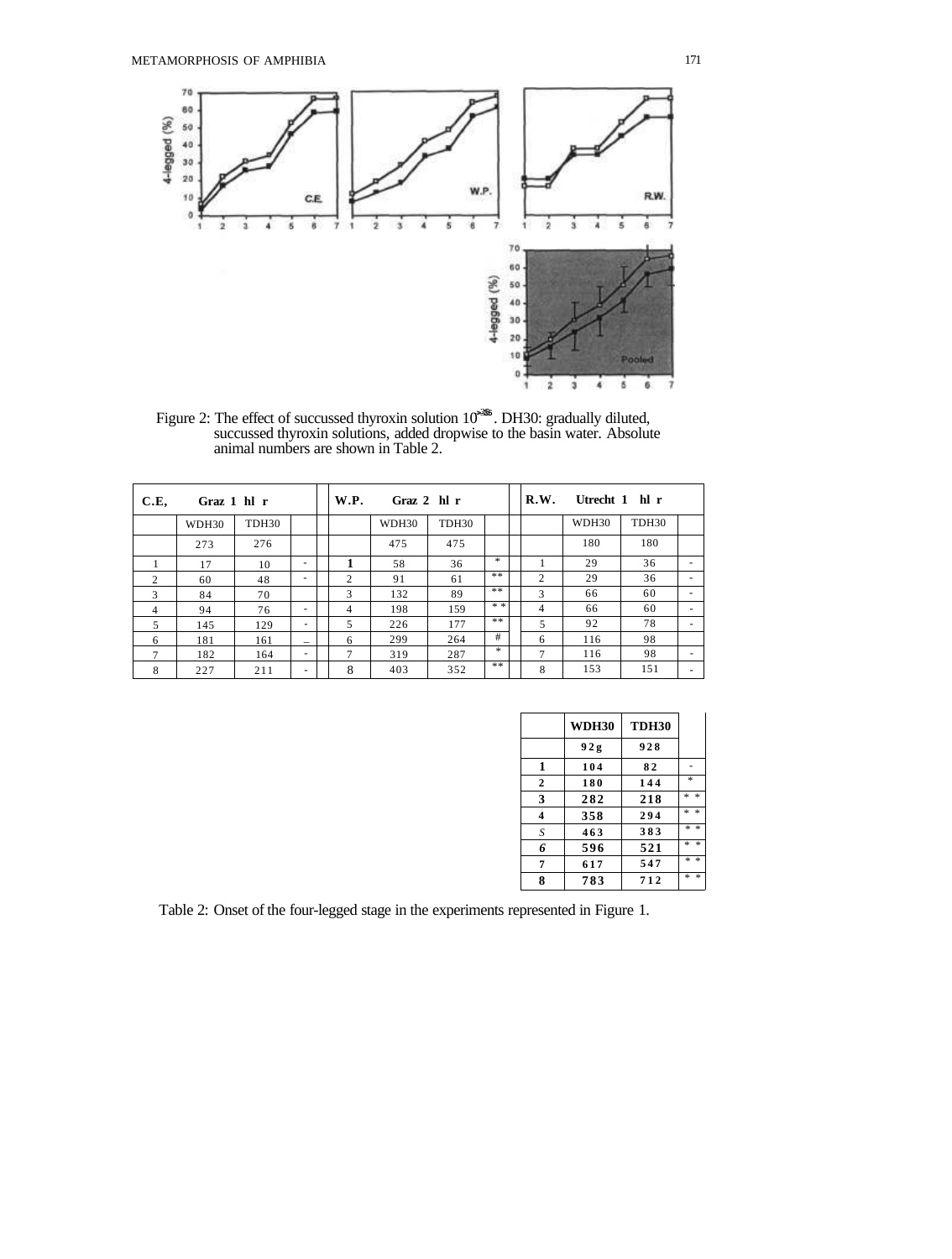

Figure 3: The effect of succussed thyroxin solution  $10^{-355}$ , sealed in glass vials. DH30V: gradually diluted, succussed thyroxin solution, sealed in glass vial and hung into the water basin. Absolute animal numbers are shown in Table 3.

# **4. Curative effect in cases of hormonal hyperstimulation**

A combined administration of the thyroxin dilution DD4 (which, when administered on its own, has a stimulating effect, see 1.1) and the thyroxin dilution DH8 (which, on its own, has an inhibiting effect, see 1.2) was compared to the combined administration of DD4 and water, and to a water control. This first experiment was carried out by C.H. in C.E.'s laboratory, using 20 animals in each of the three groups.The combined addition of DD4 and water caused an acceleration of metamorphosis activity in reference to the water control, while the combined addition of DD4 and DH8 caused metamorphosis activity *to slow down.* The difference in the fa-levels of both groups was 20-25% ( $p<0.01$ ) at the same sampling points [26].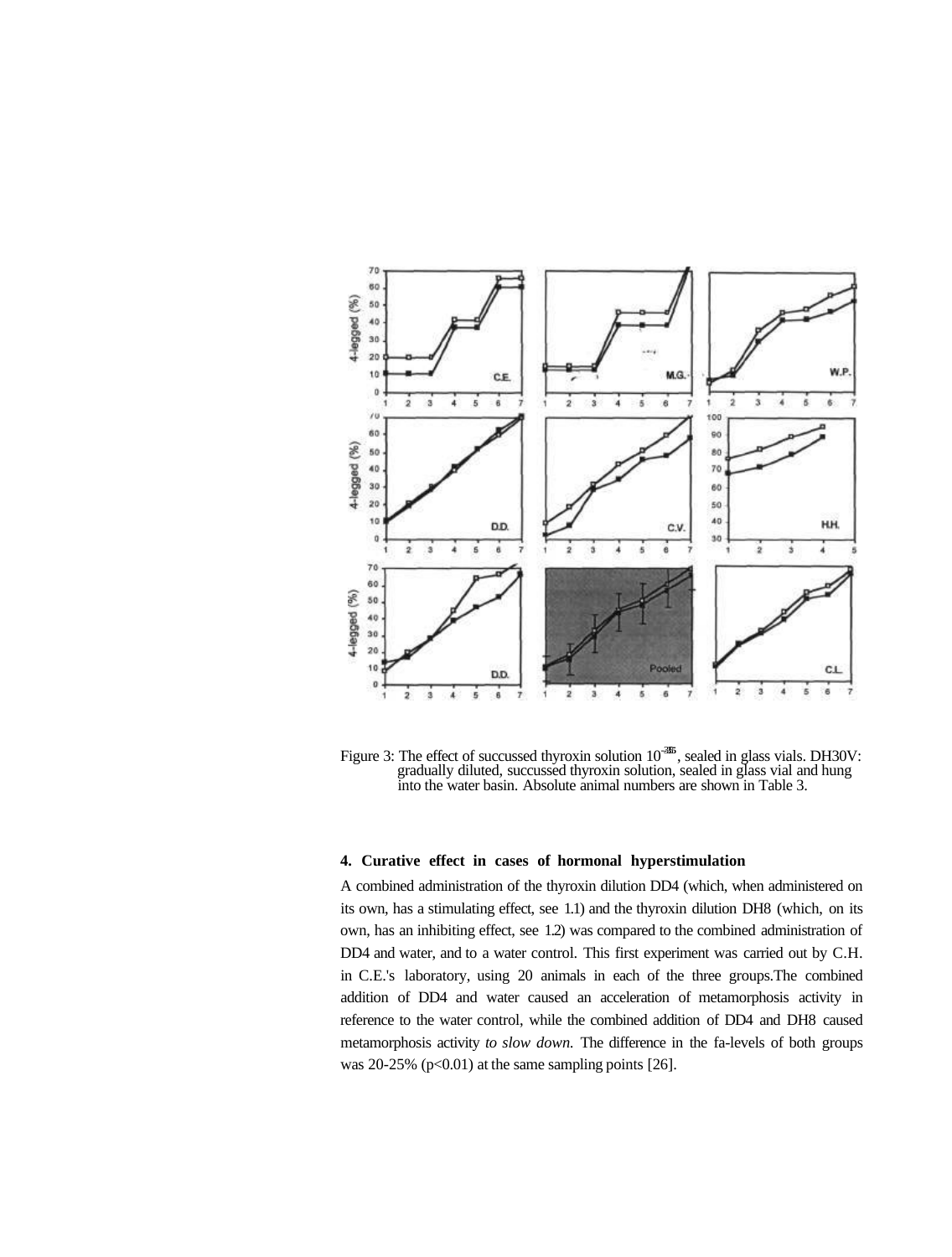| C.E.                    |                | Graz 1 II b          |                          | M.G.                    | Graz 1 hl r    |                |                          |  |                          | W.P.<br>Graz 2 IIr |        |                          |  |  |
|-------------------------|----------------|----------------------|--------------------------|-------------------------|----------------|----------------|--------------------------|--|--------------------------|--------------------|--------|--------------------------|--|--|
|                         | WDH30V         | TDH30V               |                          |                         | WDH30V         | TDH30V         |                          |  |                          | WDH30V             | TDH30V |                          |  |  |
|                         | 180            | 180                  |                          |                         | 126            | 126            |                          |  |                          | 612                | 612    |                          |  |  |
| $\mathbf{1}$            | 36             | 20                   | $\ast$                   | $\mathbf{1}$            | 19             | 16             | $\overline{\phantom{a}}$ |  | 1                        | 32                 | 45     |                          |  |  |
| 2                       | 36             | 20                   | $\ast$                   | $\boldsymbol{2}$        | 19             | 16             |                          |  | $\overline{2}$           | 76                 | 62     |                          |  |  |
| 3                       | 36             | 20                   | *                        | 3                       | 19             | 16             | $\overline{\phantom{a}}$ |  | 3                        | 221                | 183    | ¥                        |  |  |
| $\overline{\mathbf{4}}$ | 75             | 67                   | $\overline{\phantom{a}}$ | $\overline{\mathbf{4}}$ | 58             | 49             |                          |  | 4                        | 281                | 258    |                          |  |  |
| 5                       | 75             | 67                   | $\blacksquare$           | 5                       | 58             | 49             | $\overline{\phantom{a}}$ |  | 5                        | 297                | 260    | *                        |  |  |
| 6                       | 118            | 109                  | $\blacksquare$           | 6                       | 58             | 49             | $\blacksquare$           |  | 6                        | 346                | 288    | **                       |  |  |
| 7                       | 118            | 109                  |                          | $\overline{7}$          | 99             | 96             |                          |  | 7                        | 377                | 325    | **                       |  |  |
| 8                       | 159            | 153                  |                          | 8                       | 99             | 96             | $\overline{\phantom{a}}$ |  | 8                        | 451                | 413    | $\ast$                   |  |  |
| D.D.                    |                | Graz 2 II r          |                          | C.V.<br>Turin II r      |                |                |                          |  | H.H.                     | Vienna 2           | hl r   |                          |  |  |
|                         | WDH30V         | TDH30V               |                          |                         | WDH30V         | TDH30V         |                          |  |                          | WDH30V             | TDH30V |                          |  |  |
|                         | 612            | 612                  |                          |                         | 72             | 72             |                          |  |                          | 108                | 108    |                          |  |  |
| 1                       | 68             | 62                   | $\blacksquare$           | $\mathbf{1}$            | $\overline{7}$ | $\overline{c}$ |                          |  | $\mathbf{1}$             | $\overline{4}$     | 6      | $\overline{\phantom{a}}$ |  |  |
| $\overline{c}$          | 128            | 121                  | $\blacksquare$           | $\overline{2}$          | 14             | 6              |                          |  | $\overline{c}$           | 9                  | 15     | $\sim$                   |  |  |
| 3                       | 184            | 178                  |                          | 3                       | 23             | 21             |                          |  | 3                        | 47                 | 53     | $\overline{\phantom{a}}$ |  |  |
| $\overline{\mathbf{4}}$ | 242            | 255                  | $\blacksquare$           | $\overline{\mathbf{4}}$ | 31             | 25             |                          |  | 4                        | 50                 | 58     | $\overline{\phantom{a}}$ |  |  |
| 5                       | 316            | 318                  | $\blacksquare$           | 5                       | 37             | 33             |                          |  | 5                        | 50                 | 58     | $\blacksquare$           |  |  |
| 6                       | 365            | 382                  | $\blacksquare$           | 6                       | 43             | 35             |                          |  | 6                        | 69                 | 73     | $\sim$                   |  |  |
| $\overline{7}$          | 428            | 438                  |                          | 7                       | 51             | 42             |                          |  | 7                        | 83                 | 74     |                          |  |  |
| 8                       | 480            | 496                  | $\blacksquare$           | 8                       | 55             | 47             | $\overline{\phantom{a}}$ |  | 8                        | 89                 | 78     |                          |  |  |
| D.D.                    |                | Graz 2 II r (Quartz) |                          | POOLED DATA             |                |                |                          |  | C.L.<br>Vienna 2<br>hi r |                    |        |                          |  |  |
|                         | WDH30V         | TDH30V               |                          |                         |                | <b>TDH30V</b>  |                          |  |                          | WDH6V              | TDH6V  |                          |  |  |
|                         | 36             | 36                   |                          |                         | 1746           | 1746           |                          |  |                          | 300                | 300    |                          |  |  |
| $\mathbf{1}$            | 3              | 5                    | $\blacksquare$           | 1                       | 173            | 15?            |                          |  | 1                        | 32                 | 27     | $\overline{\phantom{a}}$ |  |  |
| $\overline{2}$          | $\overline{7}$ | 6                    |                          | $\overline{2}$          | 295            | 251            | $\ast$                   |  | $\overline{c}$           | 68                 | 65     |                          |  |  |
| 3                       | 10             | 10                   | $\blacksquare$           | 3                       | 551            | 491            | $\ast$                   |  | 3                        | 93                 | 86     | $\overline{\phantom{a}}$ |  |  |
| 4                       | 16             | 14                   | $\blacksquare$           | 4                       | 769            | 741            | $\sim$                   |  | 4                        | 127                | 111    | $\blacksquare$           |  |  |
| 5                       | 23             | 17                   | $\blacksquare$           | 5                       | 874            | 819            |                          |  | 5                        | 161                | 150    |                          |  |  |
| 6                       | 24             | 19                   | $\blacksquare$           | 6                       | 1045           | 975            | $\ast$                   |  | 6                        | 173                | 157    | $\overline{\phantom{a}}$ |  |  |
| 7                       | 27             | 24                   | $\blacksquare$           | 7                       | 1208           | 1131           | * *                      |  | $\overline{7}$           | 202                | 196    |                          |  |  |
| $\,8\,$                 | 28             | 28                   | $\blacksquare$           | 8                       | 1390           | 1339           |                          |  | 8                        | 232                | 229    |                          |  |  |

Table 3: Onset of the four-legged stage in the experiments represented in Figure 3.11 b: Bufo bufo from a low site. Quartz: in this experiment, quartz glass vials were used instead of soft soda glass vials. For further information, see Figure 3. Note: One of these experiments (C.E.) was carried out with Bufo bufo. They have been included in the pooling to give a preliminary overview.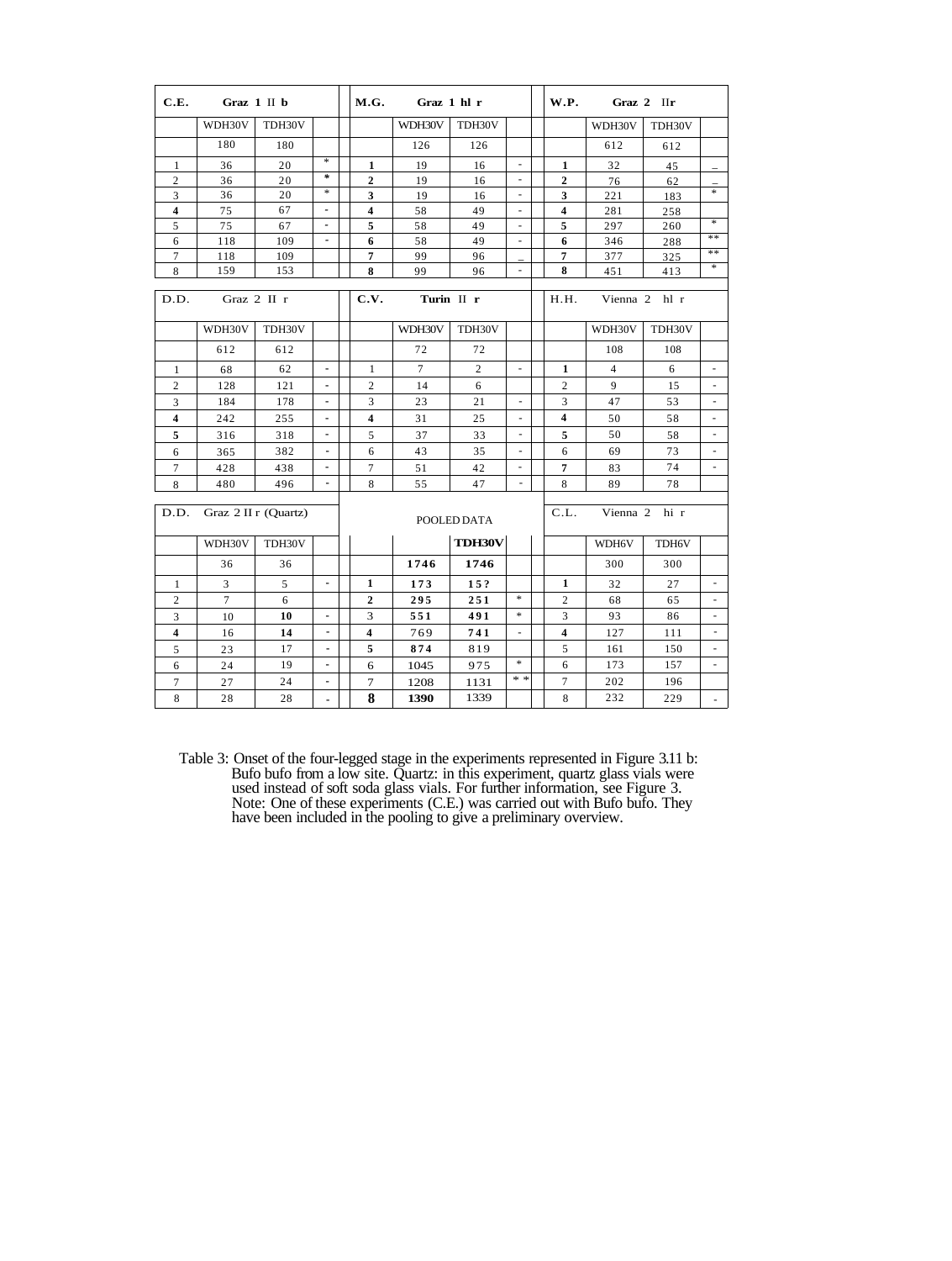| ś  |
|----|
| *  |
|    |
| *  |
| s. |

Figure and Table 4: The effect of information from thyroxin, stored on a compact disk (DH30CD). Absolute animal numbers are shown in Table 4.



Figure 5: The effect of information from thyroxin, transferred via an electronic amplifier. (DD3A). Absolute animal numbers are shown in Table 5.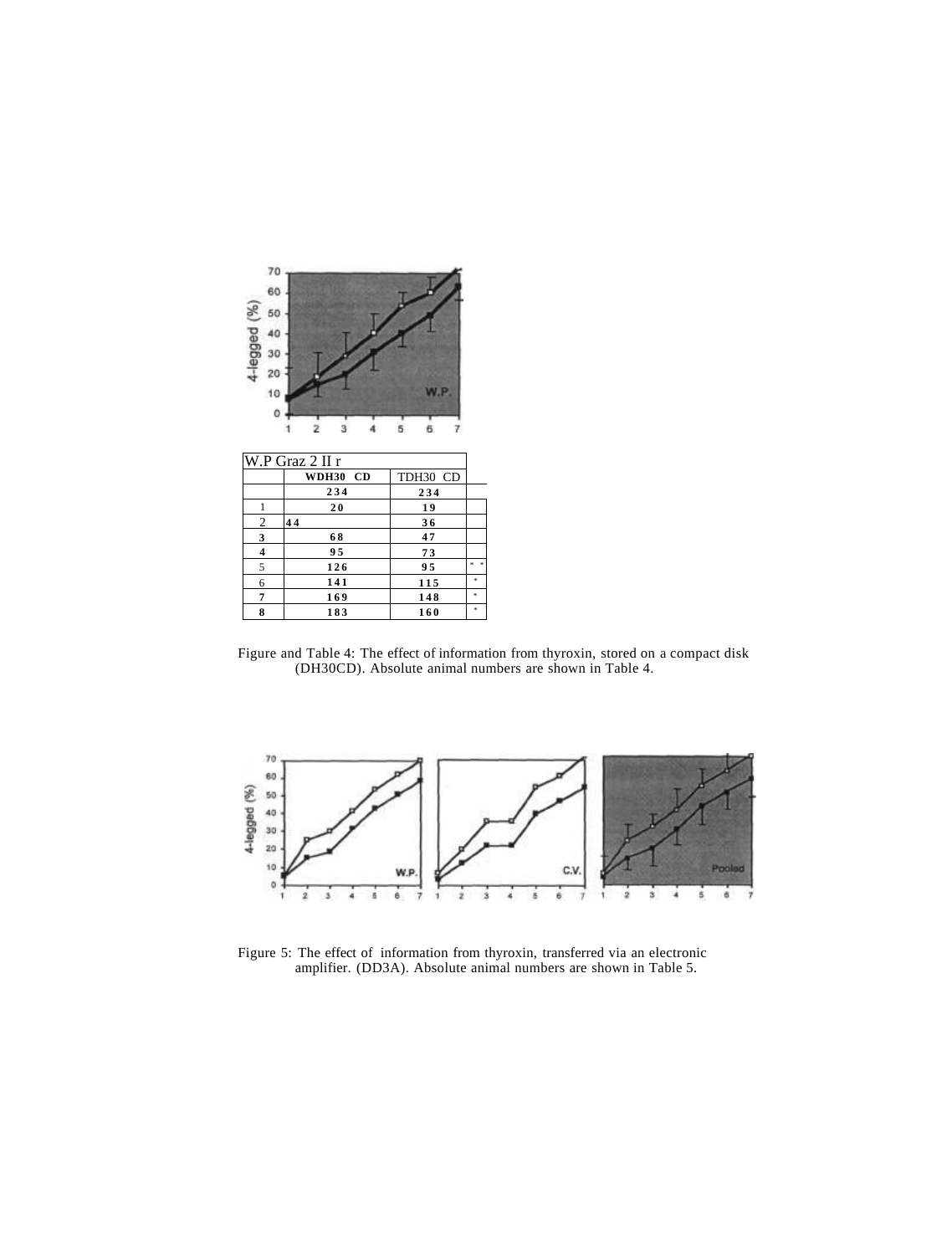| W.P.           | Graz2                  | Ш     |     | C.V.           |       | Turin II r |     | Pooled data,   |       |       |       |
|----------------|------------------------|-------|-----|----------------|-------|------------|-----|----------------|-------|-------|-------|
|                | WDD3A                  | TDD3A |     |                | WDD3A | TDD3A      |     |                | WDD3A | TDD3A |       |
|                | 378                    | 378   |     |                | 90    | 90         |     |                | 468   | 468   |       |
|                | 21                     | 17    | -   |                | 6     | 3          | -   |                | 27    | 20    |       |
| $\mathfrak{D}$ | 95                     | 57    | * * | 2              | 18    | 11         |     | $\overline{c}$ | 113   | 68    |       |
| 3              | 114                    | 71    | * * | 3              | 32    | 20         | $*$ | 3              | 146   | 91    |       |
| $\overline{4}$ | 158                    | 120   | **  | 4              | 32    | 20         | $*$ | $\overline{4}$ | 190   | 140   | * *   |
| 5              | 203                    | 162   | **  | 5              | 49    | 36         | -   | 5              | 252   | 198   |       |
| 6              | 234                    | 192   | **  | 6              | 55    | 42         | -   | 6              | 289   | 234   | $*$ # |
| $\tau$         | 262                    | 220   | **  | $\overline{7}$ | 65    | 49         | *   | $\overline{7}$ | 327   | 269   | * *   |
| 8              | 291<br>$m + 1 - m + n$ | 244   | **  | 8              | 70    | 50         | **  | 8              | 361   | 294   | * *   |

Table 5.: DD3A

Table 5: Onset of the four-legged stage in the experiments represented in Figure 5. For further information, see there. The complete set of raw data has been published in [44].

# **5**. **Symptom reduction and symptom** intensification **as bivalent possibilities of one and the same aspect of hormonal information**

This section summarizes a series of studies. When the test substance thyroxine DH30 was added at intervals of 8 hours, an *acceleration* was achieved as a result of experiments carried out on highland animals in autumn, when the dose interval in protocol 2.1.1 was reduced to 1/6. In fact, both the transition from the two-legged to the four-legged stage as well as that from the four-legged to the land stage [4, p.57] were accelerated.

Furthermore, in Graz, C.E. et al. performed experiments with 360 highland animals treated with thyroxin DH30 and 360 animals treated with water DH30, added at intervals of 8 hours. Again as above, the thyroxin *fa-level* was *above* the control level (5 to 10%,  $p$ <0.05). CE et al. also performed several experiments with lowland animals, with unclear results (p>0.05). In Tubingen, C.H. performed experiments with 120 lowland animals per group. Again as above, the thyroxin *fa-level* was *above* the control level (5 to  $10\%$ ,  $p > 0.05$ ).

However, in the absence of an interval reduction (continuation of study 2.1.1), neither the transition from the 2 to 4-legged stage nor that from water to land was stimulated, the inhibiting effect prevailing instead in both cases [4, p.56]. The inhibiting effect was also observed with regard to climbing activity (water-land), when as yet untreated juveniles were treated with thyroxin DH30 on a short-term basis (minutes), irrespective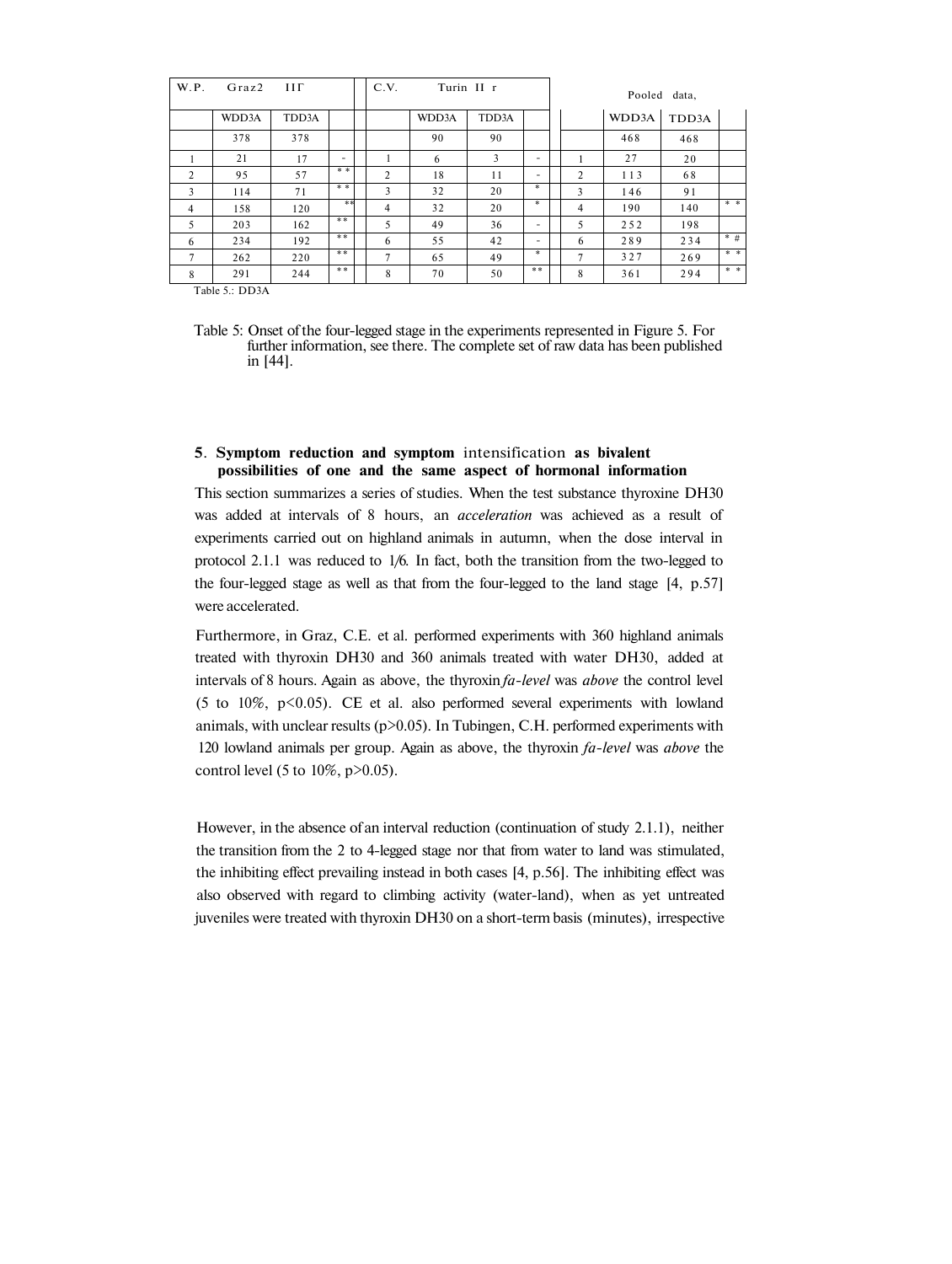of whether the test substance was added directly in drop form (C.E., W.P., [8], significant results), or locked into vials (C.E., W.P., M.G., F.W., [4, p.45-48], trends).

With the continuation of treatment as in study 2.1.2 (constant presence of thyroxin DH30 in glass vials) beyond the juvenile stage, a clear acceleration of the metamorphosis leading to the land stage could be observed upon leaving the basin water, after an initial inhibition of metamorphosis [4, p.58].

Experiments were carried out by different researchers: C.E., W.P. and M.G. performed experiments in Graz and H.H. performed experiments in Vienna. As can be seen in Figure 6 all four experiments yielded higher fa-values for the thyroxin DH30 group than for water control. Pooling the fa-values led to analogous result  $(p<0.01)$ .



Figure 6: The effect of the test substance thyroxin DH30, sealed in glass vials, on the speed of the transition from water to land, expressed in terms of climbing activity of the juvenile frogs. Ordinate: cumulative number of animals going on land *(fc,* in %); abscissa: time in minutes, see methods. White squares: *fc*levels of the water controls; black squares: fc-levels of animals treated with the test substance. N: absolute numbers of animals. Explanation on further symbols can be found in the legend to Figure 1.

Note: In taking account of the different number of animals per basin in the studies performed by the different researchers (e.g. 16, 18 or 20), the Standard deviations given in the grey fields were always calculated sets of data where the number of animals per basin was the same (e.g. 18 animal). Thus, the Standard deviations shown do not refer to the pooled data, but are representative of identically performed experiments.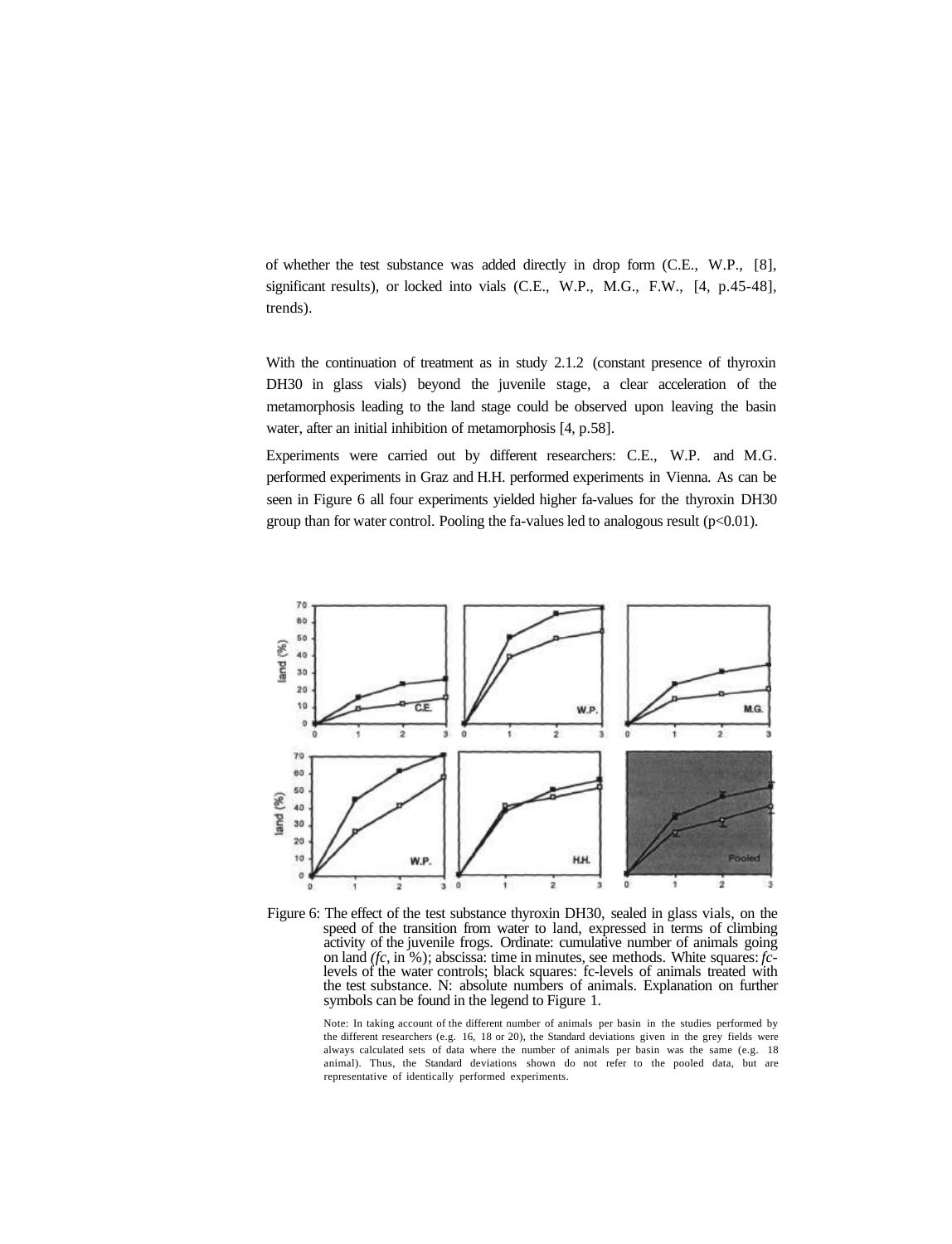In summary, long-term treatment with thyroxin DH30, sealed in glass vials leads to stimulation of metamorphosis to the land animal, observed in terms of climbing activity.

# **DISCUSSION**

It is well known from experimental zoological physiology that conventionally produced thyroxin solutions in concentrations of  $10^{-8}$  have a stimulating effect on amphibian metamorphosis. Explorative experiments indicate that this stimulation does not depend on whether the final concentration was reached via a single dose of an appropriately concentrated thyroxin solution at the start of the experiment, or via several doses added in intervals of 8 hours.

| C.E                  |          | Graz $1 \nI b$ |               | W.P            | Graz $2 \text{ II}$ b |               |   |                | Graz $1$ II r<br>M.G. |          |               |  |
|----------------------|----------|----------------|---------------|----------------|-----------------------|---------------|---|----------------|-----------------------|----------|---------------|--|
|                      | WDH30V   | TDH30V         |               |                | WDH30V                | TDH30V        |   |                | WDH30V                | TDH30V   |               |  |
|                      | 90       | 90             |               |                | 26                    | 26            |   |                | 72                    | 72       |               |  |
| $\Omega$             | $\Omega$ | $\Omega$       |               | $\mathbf{0}$   | $\Omega$              | $\Omega$      |   | $\Omega$       | $\Omega$              | $\Omega$ |               |  |
|                      | 8        | 14             | ٠             | 1              | 10                    | 13            |   |                | 10                    | 16       |               |  |
| $\overline{2}$       | 11       | 21             | *             | $\mathbf{2}$   | 13                    | 17            |   | $\overline{c}$ | 12                    | 22       |               |  |
| 3                    | 14       | 24             |               | 3              | 14                    | 18            |   | 3              | 14                    | 25       |               |  |
| Graz $2$ II r<br>W.P |          |                |               | <b>H.H.</b>    |                       | Vienna 1 hl r |   |                |                       |          |               |  |
|                      |          |                |               |                |                       |               |   |                | Pooled data           |          |               |  |
|                      | WDH30V   | TDH30V         |               |                | WDH30V                | TDH30V        |   |                | WDH50V                | TDH30V   |               |  |
|                      | 112      | 112            |               |                | 80                    | 90            |   |                | 380                   | 380      |               |  |
| $\Omega$             | $\Omega$ | $\Omega$       |               | $\mathbf{0}$   | $\theta$              | $\Omega$      | ۰ | $\Omega$       | $\Omega$              | $\Omega$ |               |  |
| 1                    | 29       | 50             | $\gg$         | 1              | 31                    | 33            | ۰ | 1              | 89                    | 123      | $\frac{1}{2}$ |  |
| 2                    | 46       | 67             | $\frac{1}{2}$ | $\overline{c}$ | 35                    | 43            | ۰ | $\overline{c}$ | 118                   | 167      | * *           |  |

Table 6.: DH30V, climb.

The solutions with final concentrations of  $10^{-11}$  ff, which were tested in our study, in some, but not all experiments, deviated from current expectations with regard to the effects of thyroxin solutions. In cases of solutions prepared by gradual dilution *without* succussion, the concentration-effect curve normally aligned itself with that of the water control, as expected. However, by one researcher, with progressive dilution, a trend towards inhibition at the final concentration level of  $10^{-13}$  ff has been reported [26]. In the case of solutions prepared *via gradual dilution and succussion,* in some, but not all

Table 6: Onset of the land stage in the experiments represented in Figure 6. For further information, see there. Note: this Table gives the means of the aggregate values of animals for five consecutive runs of the water-to-land experiment.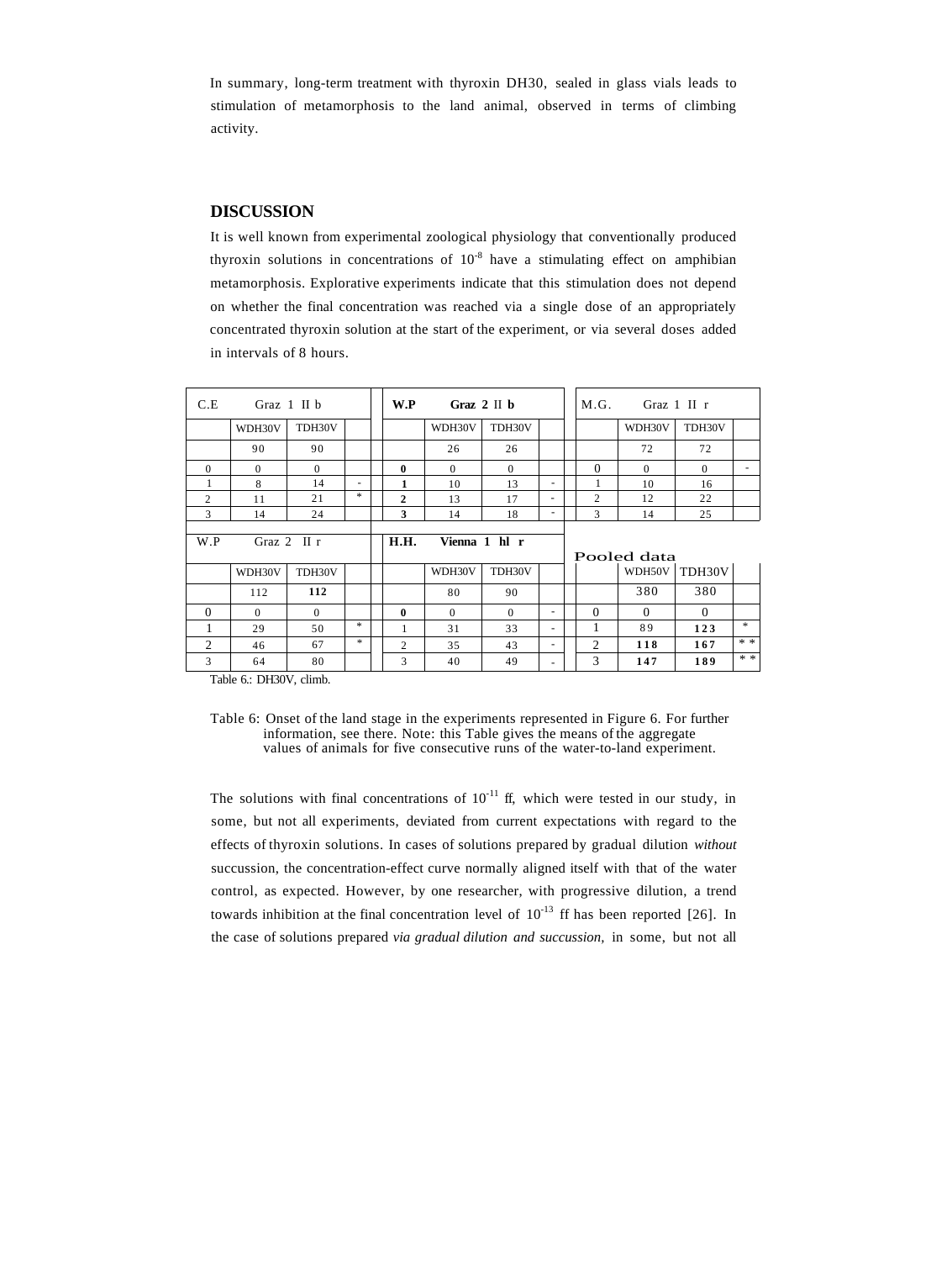experiments, inhibition already occurred at low levels of dilution  $(10^{-11}, \text{DH6}, \text{ and})$  $10^{-13}$ , DH8).

These trends, however, may be in line with fundamental assumptions concerning hormesis [27] and homoeopathy. The concept of hormesis refers to unsuccussed dilutions especially of xenobiotic substances (substances biologically unknown to the organism) at the medium concentration level. It states that dilutions can cause effects which are opposite to those of the original solution from which they are derived [27]. These trends point to the possibility that the production process used with conventional hormonal preparations may neutralize, or even reverse, the letter's intended effect [6]. They are also noteworthy, and should be discussed, with regards to the methods of medicine production commonly used in homoeopathy.

Homeopathy's "potency rule" [7] states that such effect reversals may be intensified by preparing the dilution according to a standardized procedure of gradual dilution and strong succussion [7, 27].

The experiments involving thyroxin DH30 conducted in study 2 provided additions to the corresponding results of study 1. In particular, it seemed that the thyroxin DH6 and DH8-induced effect reversal observed in (1) intensifies at the extremely high dilution level (DH30). An inhibiting effect was most apparent with 48-hourly doses in autumn [13] (2.1.1), where natural development progresses relatively slowly. Development may also be stimulated when metamorphosis progresses relatively quickly, as a result of the season (summer). The fact that, in appropriate seasonal conditions, thyroxin DH30 can apparently also develop its inhibiting effect through glass walls, (2.1.2, [28]) and that it is possible to store the underlying information on a data carrier [29,44], confirms the suspected non-molecular nature of the effect of this solution, which was in principal prepared according to the homoeopathic pharmacopoeia [30].

Study 3 provided further confirmation of the results of study 2.2. By way of transference via an electronic amplifier, it seems to be possible to imprint information of the thyroxin solution DD3 onto a water sample. The result was, again, an inhibition of metamorphosis activity [44].

In all experimental variations looked at in studies 1, 2 and 3, to different degrees, the cumulative frequency of four-legged animals started to fall behind that of the control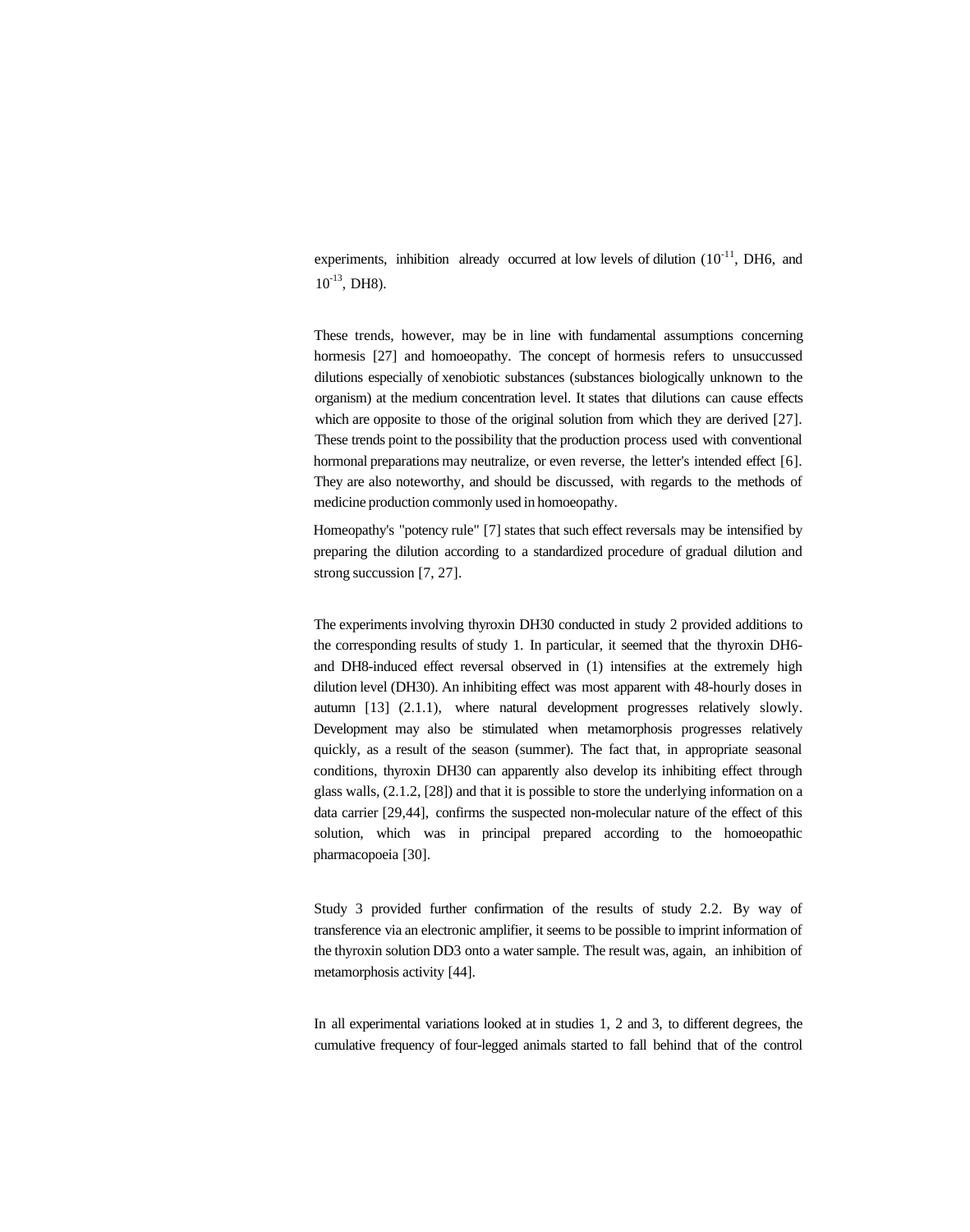animals in the course of treatment when the respective data were pooled. However, it has to be stressed that two comparatively large experiments, one with DH6 and one with DH30, sealed in glass vials, could not confirm the respective overall results with DH6 and with sealed DH30, and that one experiment with DH8 was contradictory to the overall result with DH8. We have no obvious explanation for the apparent trend that results initially obtained for a certain experimental variant generally turned out more significant than in subsequent attempts at reduplication by other researchers or in other laboratories. With regard to this case and to similar findings in analogous cases one might hypothesize that the senior researcher on account of his experience may be using some sort of preconscious know-how to optimise the experimental protocol in details too small to be standardised [50]. Directly researcher-dependent effects have also been discussed in the literature [50,51].

Though we have no really incontestable findings to offer, the present studies in our view do nevertheless suggest that information of thyroxin may be transferred in several ways: it may pass over to the solution via gradual dilution in water and succussion according to a special procedure, it may exert an influence through the glass wall of a sealed glass vial, it may be transferred via electronic switching circuits and stored on CD, or it may be directly transferred electronically. This strengthens the assumption [16] that this bio-information is of an electromagnetic nature, or rather contains an electromagnetic aspect. The underlying order of such (long-range) fields, which are correlated as distinct from noise from other sources, should be described in terms of electrodynamics or quantum physics (see review article by Schulte this volume).

An explorative experiment showed that the simultaneous administration of the succussed solution DH8 reduces the stimulating effect of DD4. The finding indicating that metamorphosis activity in frogs, which has been additionally stimulated by exogenous thyroxin, can be slowed down by a dilution of that same substance, accords with homeopathy's so-called principle of similarity [7, 38, 39, 50]. In its simplest form, this rule states that a living thing, which has been poisoned by a certain substance, can be cured by the administration the same substance in crude or in highly diluted form [39]. The results suggest that the starting positions determined by a) exogenously administered synthetic L-thyroxin-sodiumpentahydrate, and b) the tadpoles' natural development, need to be differentiated.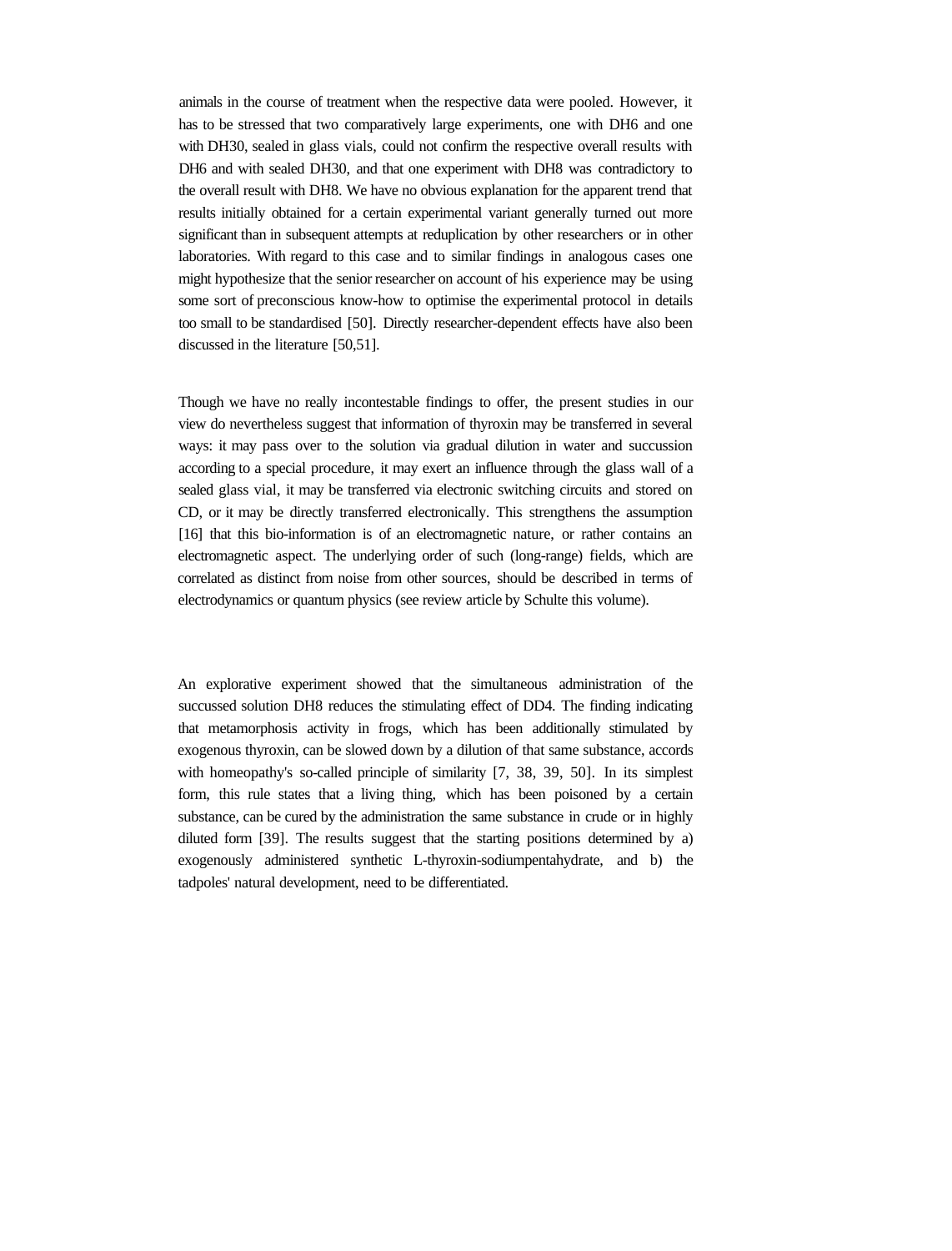With the continuation of treatment as in study 2.1.2 (constant presence of thyroxin DH30 in glass vials) beyond the juvenile stage, metamorphosis activity was accelerated rather than inhibited. In contrast, the respective preceding effect prevailed, at least in the autumn experiments, when thyroxin DH30 was continuously added in drop form (studies 1.2 and 2.1) until the animals reached the juvenile stage, i.e. the completion of metamorphosis was accelerated by 8-hourly doses and inhibited by 48-hourly doses. An inhibiting effect on climbing activity (water-land) was also observed when as yet untreated juveniles were treated with thyroxine DH30 on a short-term basis (minutes), irrespective of whether the test substance was added in drop form directly (statistically significant) , or locked into vials (trend). The results of study 5.1 can be discussed to the effect that, next to the animals' starting position, it is the frequency at which signals are given, which decides whether the information of thyroxin DH30 leads to inhibition or stimulation.

It seems reasonable to consider these results in relation to some typical characteristics of homoeopathic medicine. There are many reports in homoeopathic literature about high dilutions, which are capable of either intensifying or reversing the effects of their original substance in molecular concentration, depending on the experimental and clinical conditions. The amphibian model described here (high dilution level) appears to be especially suitable for demonstrating such a bivalent effect, since in this case the effect is created using one and the same experimental design.

In order to describe such effects, which are identical or opposite to those of the original substance, the terms "orthotaxic" and "antitaxic" are used (which were coined by P. Fisher in an unpublished statement).

Both of the possibilities discussed here can also be observed in humans, and have gained fundamental importance in the area of homoeopathic pharmaceutics.

## *Orthotaxic and antitaxic effects*

Two unusual features of the effect of thyroxin DH30 have been described in the results section on results, and in [4]:

1, In experiments progressing relatively slowly, a) an initial further *inhibition* of the development towards the four-legged stage may be followed by b) a *stimulation* of the development towards the land-stage.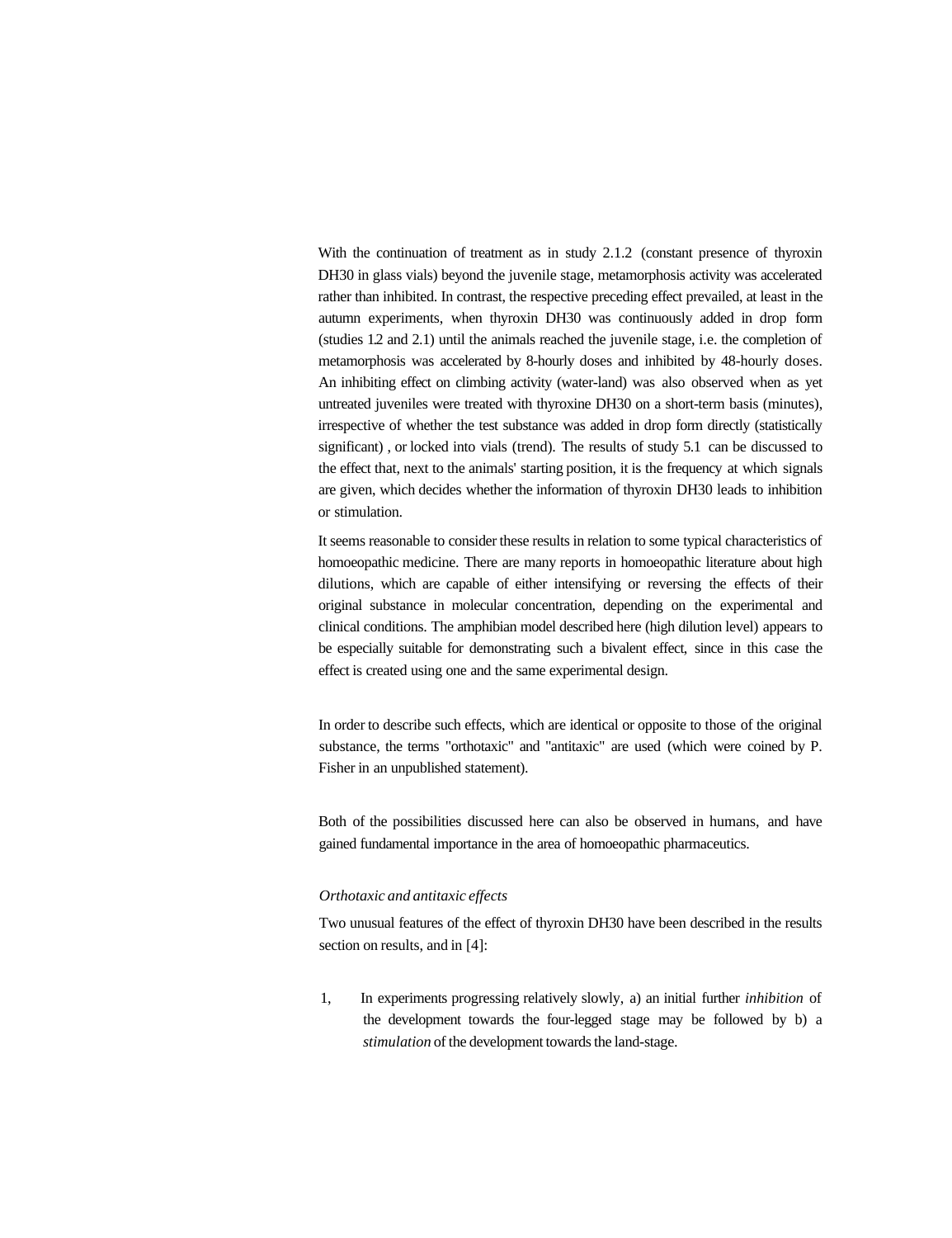# 2. In experiments progressing relatively quickly, an initial and continued stimulation of development.

The fact that a substance in highly diluted form can have an effect of the same kind as the original substance in molecular concentration is not a new finding, but rather the basis of all homoeopathic drug testing of high dilutions [38, p.221; 40; 7]. [41] contains a report on a case of drug testing for thyroidinum, using healthy experimentees. This study was based on the hypothesis that a high dilution should, amongst other things, cause similar effects as a thyroxin solution of molecular concentration ("empirical homoeopathic poisoning study" or pathogenetic study). As in all homoeopathic drug testing, the study's aim was to identify the symptoms caused by this substance, in order to deduce, by way of the principle of similarity, those symptoms whose presence in a patient would indicate that treatment with thyroidin dilutions would be promising. The voluntary experimentees took the homoeopathically prepared thyroidin dilution DH30 in short intervals. It was a double blind experiment. Many volunteers in the verum group showed symptoms such as unrest and hyperactivity. This was attributed to the regular intake of thymidine dilution.

If one wishes to get a general idea about a living system's defence reaction to the intake of a high dilution, or its original substance, an overall view of the concepts of the socalled rebound effect, of hormesis, and of homoeopathic fundamental research proves to be revealing [42]. A dynamic process, which manifests itself as a reversal of the primary toxic effect (recovery, see [39]), is the organism's reaction to the impact of a strong pharmacon or poison. High concentrations may here lead to effects which are opposite to those brought about by low concentrations (Arndt-Schultz law, [27]).

"Recovery is the organism's reaction to aggression. It uses specific, suitable means in order to fight the aggression. Such a reaction may also be caused by an appropriate pretreatment, or by treatment after poisoning. The pretreatment triggers a learning process in the organism, while in the after-treatment, the recovery process is accelerated via a dose of additional information. The reaction may be caused by the molecule itself, or directly by the information contained in a high dilution of the toxic molecule. Both trigger a learning process" [42].

Attempts have also been made to detect in our study a parallel to various detoxification studies (F. Wiegant, [13]). Generally, during detoxification experiments, an organism is initially poisoned by a high, toxic dose of a substance, and subsequently treated with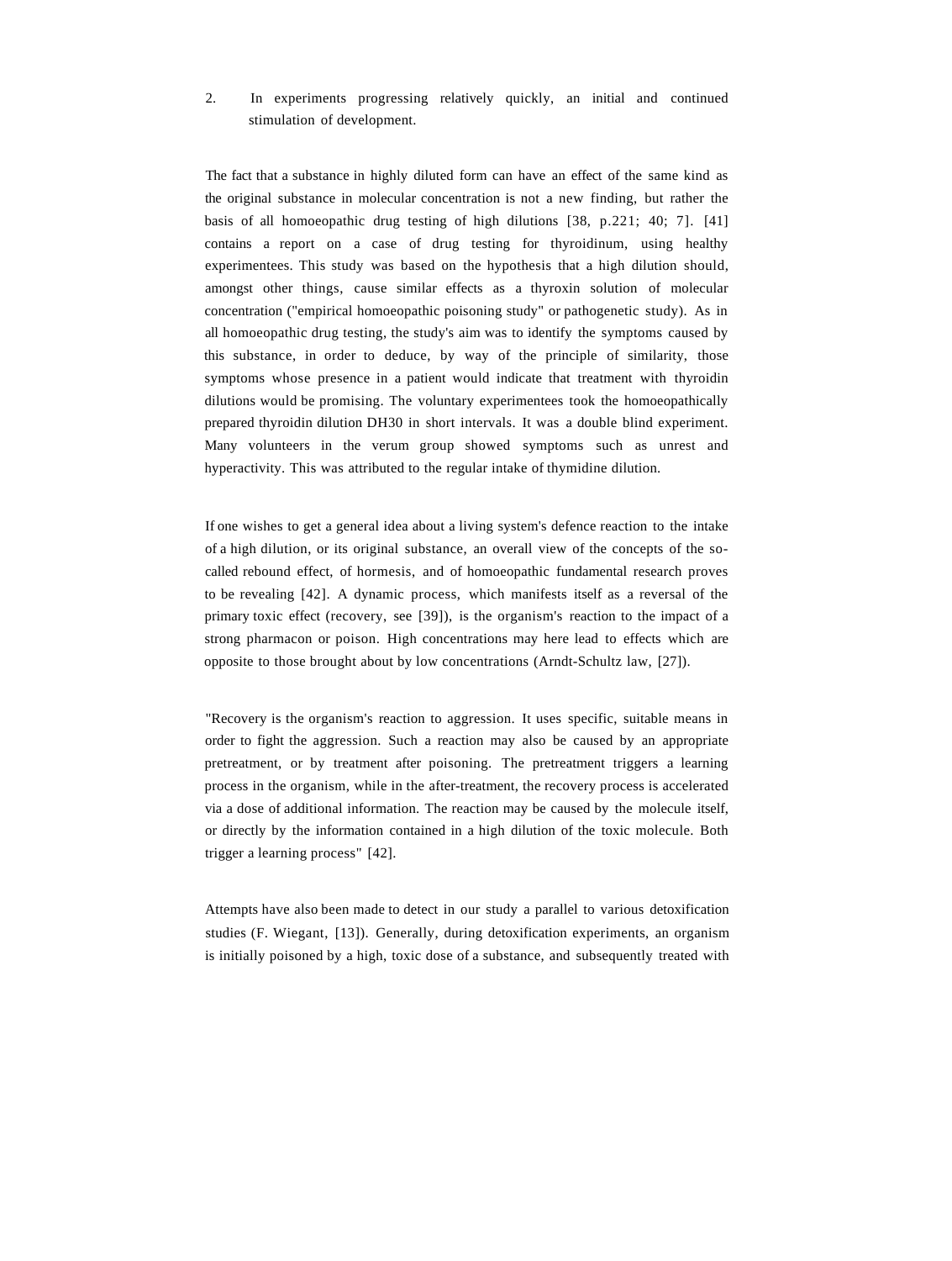a low dose, or a highly diluted, succussed solution, of the same substance. In a multitude of studies involving various organisms, the detoxification process could thus be accelerated in comparison to the respective control groups [see the article Classification of Fundamental Research into Homoeopathy].

In the course of our research there was only one case of hyperstimulation ("poisoning") of the animals with thyroxin.

It seems obvious to assume that the orthotaxic and antitaxic effects achieved with the homoeopathically prepared high thyroxin dilution are to be attributed to the same laws which are the basis of the orthotaxic and antitaxic effects observed in homoeopathy for the past 200 years.

## *Resonant frequencies of the test solutions*

In laboratory collaboration with C.W. Smith, samples of the trial substances used in this study were examined as to their possible natural resonant frequency patterns. Resonance-related phenomena had already been observed in a preceding study [16, p.203; 42].

By scanning several oscillators, a frequency range of 0,1 Hz to 10 MHz was examined, in the course of which it was observed that certain frequencies seemed to lead to an interaction with the trial substance introduced into the field. This coupling of resonances was monitored via a standardized biological reaction (test person's microtremor).

In the case of gradually diluted and succussed trial substances, each of the successive preparatory steps lead to the appearance of two additional (higher) natural frequencies [16, pp. 204].

Table 7 (overleaf), left, shows the natural resonant frequency levels obtained in seven independently conducted experiments (frequency range 1-100 Hz, corresponding to thyroxin DH12).

Table 7, right, shows the levels of the trial substances 2.2 (intermediate storage on a data carrier) and 3 (transference via bio-resonance device) (frequency range 1-100 Hz, one sample point each). In this range, untreated water only shows a resonance at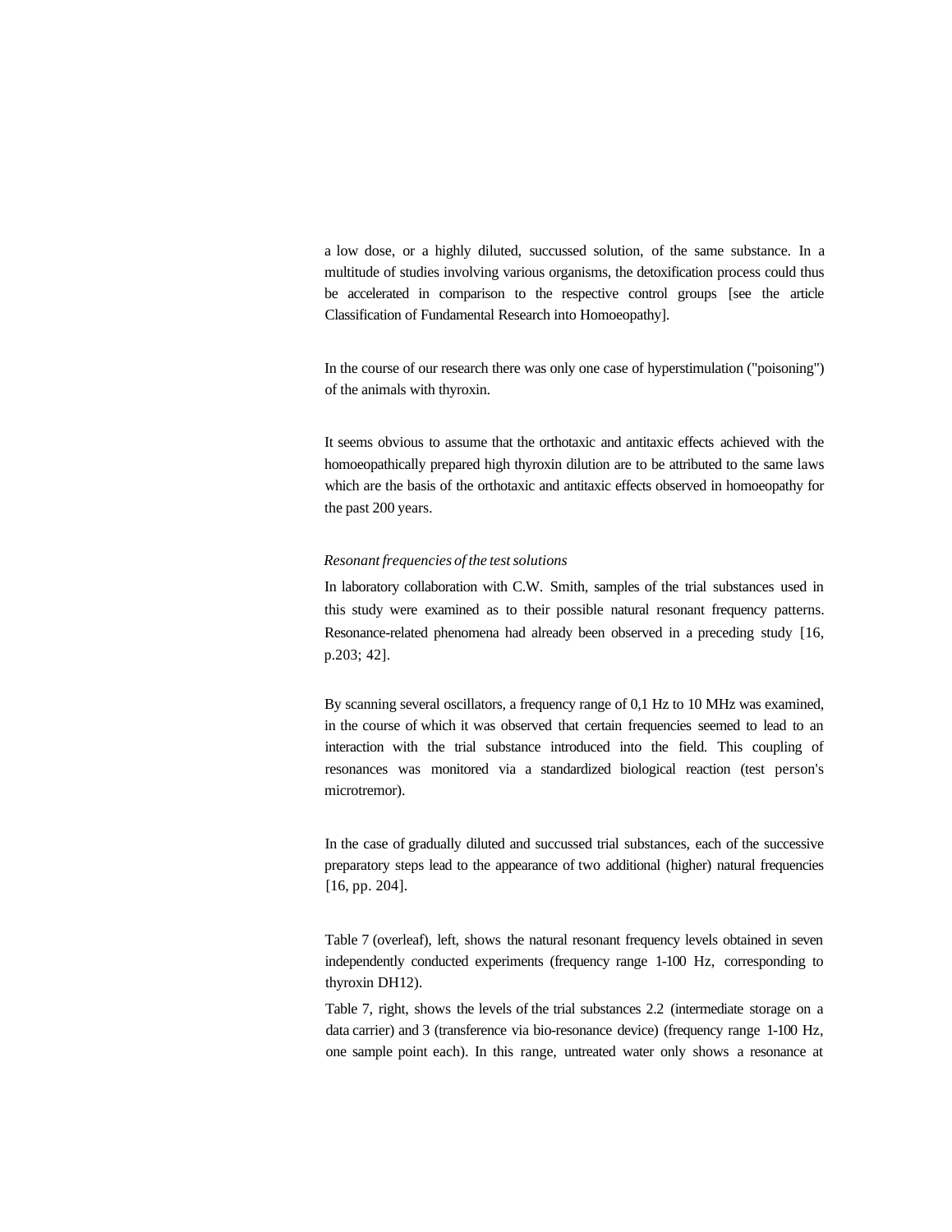8,0 Hz. In cases where a partial formation of clusters of levels occurs in samples 1-7 (for example around 3, 7, 10, 12, 16, 19, 90 Hz), corresponding frequencies can usually also be found in the electronically processed trial substances.

Keeping in mind the limitations mentioned in [16, p.206], these findings seem to be helpful in facilitating both an expanded theoretical concept of information transference, and thus also the possibility of goal-orientated physiological experiments. It is hoped that the automatic (technical) determination of such natural frequencies, as well as biological experiments involving these frequencies, will provide essential information (see also [16, p.215-218]).

Frequencies found by C.W. Smith have been generously arranged and transferred onto CD by Dr. Robert Holdrich at the Institute of Electronic Music in the College of Music, Graz.

As could be shown by way of experiments, phenomena of life are usually linked to the emission of electromagnetic waves. These emissions are fundamentally connected to all biological phenomena. Living systems possess highly developed electromagnetic systems of bio-communication. The correlation or coherency of these signals enables extraordinary characteristics of living systems to develop, e.g. the maximum possible sensibility towards low energy information at a maximum possible signal/noise ratio [16, p.250].

Specific information may be transmitted via electromagnetic frequencies when they are in phase, which distinguishes them from a multitude of unordered influences, and renders them similar to a technical laser [16, Outlook].

During the laboratory collaboration between C.E. and C.S. it was possible, through the influence of various frequencies (from Table 10), to clearly stimulate or slow down spontaneous, rhythmically swelling and fading emission activity in amphibian larvae in the low frequency range (1-100 Hz) (currently being prepared for publication). It seems reasonable to assume that this emission activity is typical for all organisms [42; measuring method as in 16, pp. 203]. The animals may be introduced either into an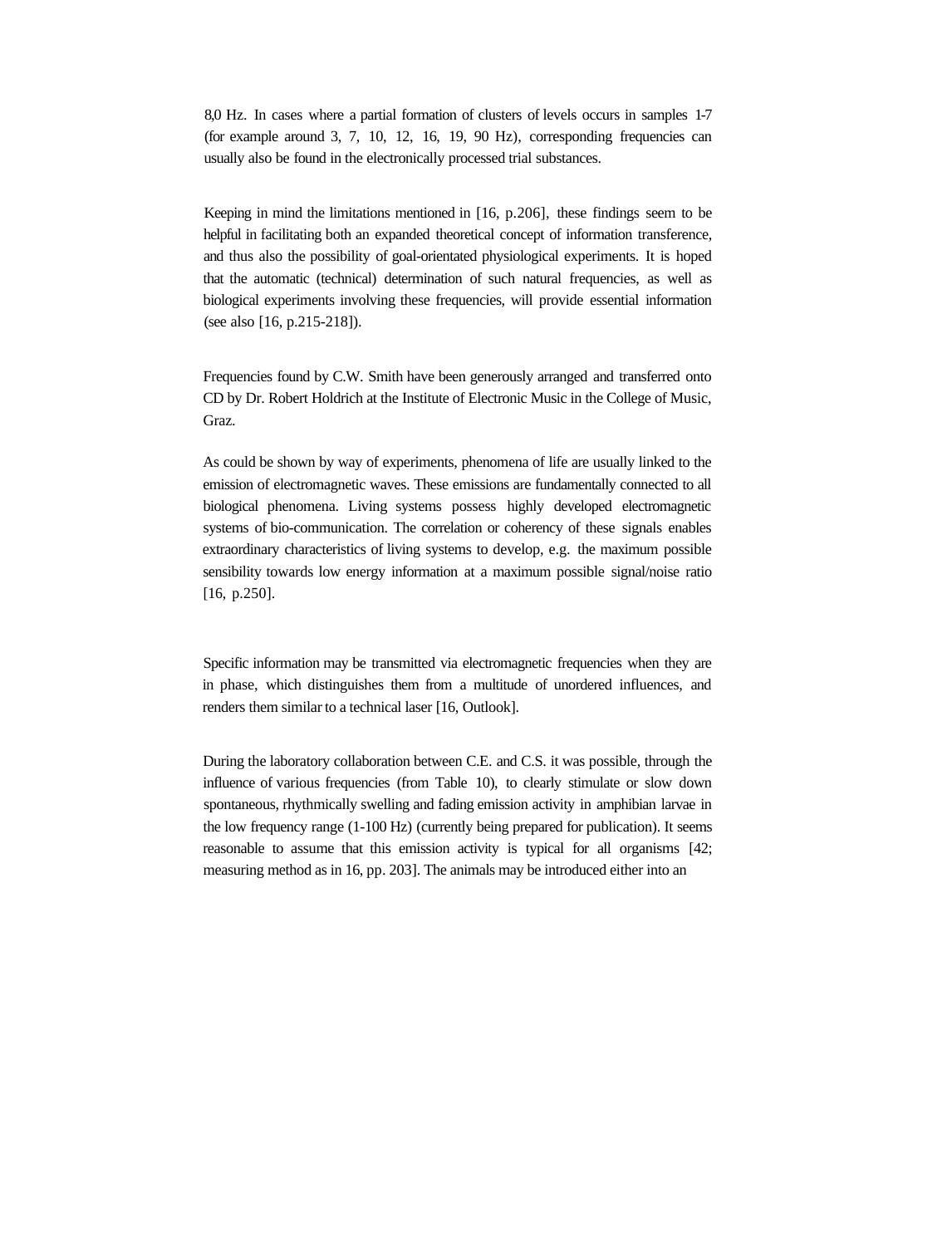|                          |                           | sucassed                    | dilution;                |                          |                          |                          | via                            | $via$     |
|--------------------------|---------------------------|-----------------------------|--------------------------|--------------------------|--------------------------|--------------------------|--------------------------------|-----------|
| 1                        | $\boldsymbol{2}$          | $\boldsymbol{\mathfrak{z}}$ | $\boldsymbol{4}$         | $\sqrt{5}$               | 6                        | $\overline{7}$           | $\boldsymbol{C}\boldsymbol{D}$ | amplifier |
| 1,3                      | 1,5                       | 1,5                         |                          |                          | $\overline{a}$           | $\overline{a}$           |                                |           |
| 2,6                      | 3,0                       | $\overline{\phantom{a}}$    | $\overline{\phantom{0}}$ |                          | 3,0                      | $\overline{a}$           | 3,0                            | 3,0       |
| $\overline{\phantom{0}}$ | $\mathbb{Z}^{\mathbb{Z}}$ | 4,0                         | 4,0                      |                          | $\overline{\phantom{0}}$ | -                        |                                |           |
| 4,8                      | 5,0                       | $\overline{\phantom{0}}$    | L,                       | L,                       | $\overline{\phantom{0}}$ | $\overline{\phantom{0}}$ |                                |           |
| 6,3                      | 6,5                       | $\overline{a}$              | $\overline{a}$           | 7,0                      | 7,0                      | 7,0                      | 7,0                            | 7,0       |
| 8,4                      | 8,5                       | 8,0                         | $\overline{a}$           | L,                       |                          | $\overline{\phantom{0}}$ |                                |           |
| $\overline{\phantom{0}}$ | $\Box$                    | $\overline{a}$              | 9,0                      | L,                       | $\overline{\phantom{a}}$ |                          |                                |           |
| 10,0                     | 10,0                      |                             | $\overline{a}$           | 10,0                     | ä,                       |                          |                                |           |
|                          | 12,0                      | 12,0                        | 12,0                     | $\overline{a}$           |                          |                          | 12,5                           | 13,5      |
|                          | 16,0                      | $\overline{a}$              | 15,5                     | 14,5                     | 16,5                     | 16,0                     | 16,5                           |           |
| 18,0                     | $\overline{a}$            | 19,0                        | 19,0                     | 18,9                     | 19,0                     | 19,0                     | 19,0                           | 18,0      |
| $\overline{\phantom{0}}$ | $\overline{a}$            |                             |                          | 22,0                     | ÷,                       |                          |                                |           |
| 42,0                     | 45,0                      | $\overline{a}$              | $\overline{a}$           |                          |                          | $\overline{a}$           | 47,0                           | 45,0      |
| $\sim$                   | $\overline{a}$            |                             |                          | 55,0                     | 50,0                     | 50,0                     |                                |           |
| 67,0                     | 70,0                      | 60,0                        | 65,0                     | $\overline{\phantom{0}}$ | $\frac{1}{2}$            | $\overline{\phantom{0}}$ |                                |           |
| 89,0                     | 90,0                      |                             |                          |                          | 90,0                     | 90,0                     | 87,0                           | 90,0      |

Table 7: Resonant frequencies (Hz) of a trial substance from studies 2.1, 2.2 and 3. Explanations can be found in the text.

*Oscillations of the living system and influence of trial substance-typical frequencies*

appropriate electrical field, or into a vector-potential field (16, p. 193), which alters the speed of the emissions' swelling and fading by up to the factor 10. The animals' emission activity is synchronized as is shown in the following protocol.

Minute 0: vector-potential field, generated via oscillator and toroid coil, is switched on. Minute 10: synchronization has occurred. Three biological frequency emissions take place before minute 40. Minute 40: vector-potential field is switched off. Up to minute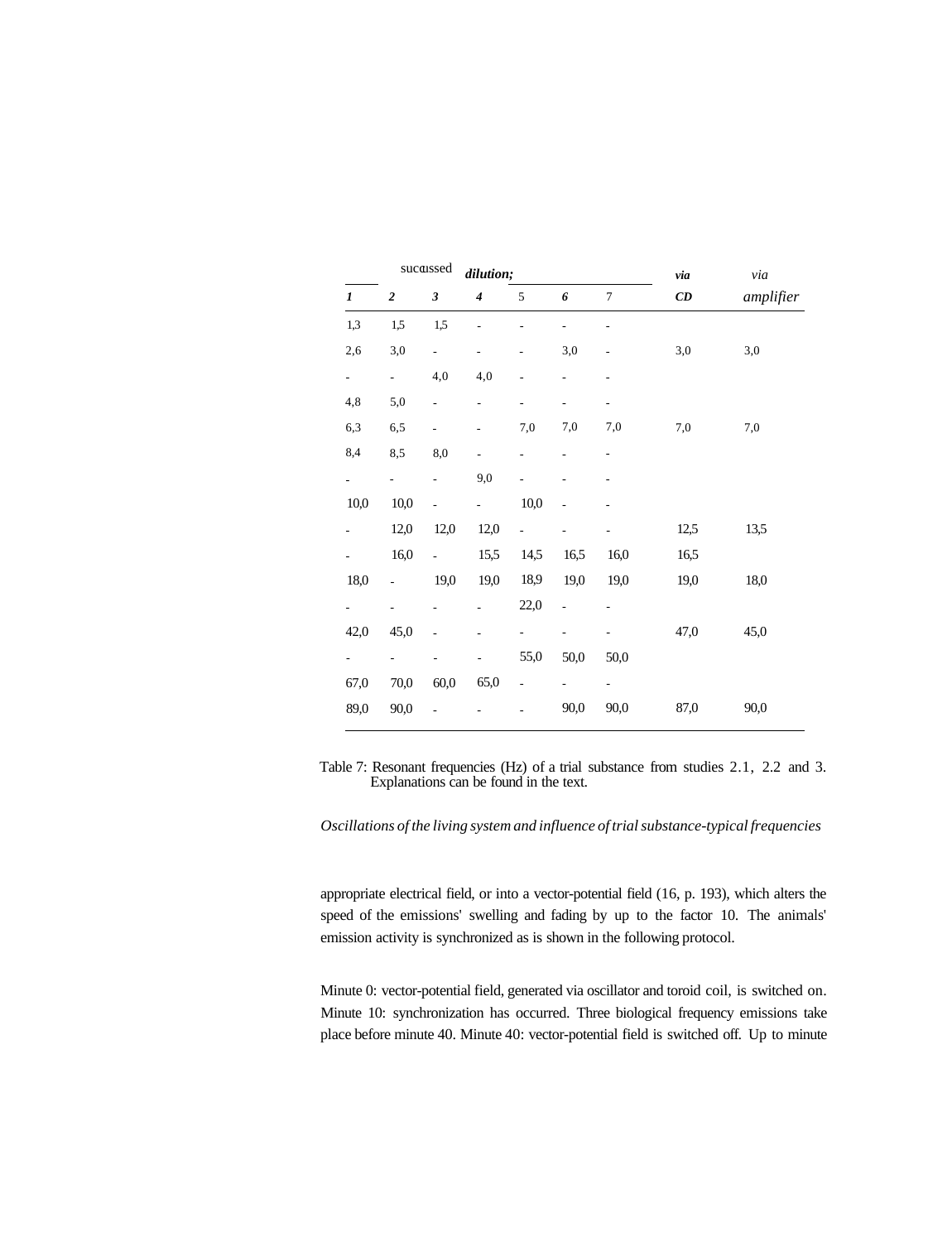80: emission activity does not materialize, beginnings of desynchronization. Minute 82: vector-potential field is switched on, followed by a frequency emission by the animals. The natural incidence of emission activity without interference lies outside the time frame of observation. In order to determine the biological frequencies emitted, the oscillator was switched on intermittently between Minutes 40 and 82 for short intervals.

This synchronization may be neutralized by way of optical separation. Further experiments showed that the animals needed to have optical contact with each other for wavelengths of up to 495 nm (yellow light,  $6x10^{14}$  Hz), in order for their biological emissions to synchronize in the low frequency range. This finding could point to secondary communication via biophotons [see Bischof s article in ref. 49].

It seems that an interpretation of the findings discussed here is most feasible when the biological system is viewed as a macroscopic system (Ho, this volume). In this context, we would also like to point out the possibility of viewing the substance 'water' as a macroscopic quantum system.

# ACKNOWLEDGMENTS

*Independent experiments* were carried out by Christian Endler and Waltraud Pongratz as well as: Jorg Alex, Faculty of Medicine at the University of Tubingen; Daniela Dieterle, Faculty of Medicine at the University of Tubingen; Michael Gehrer, Ludwig Boltzmann Institute of Homoeopathy, Graz; Helge Hilgers, Zoological Institute at the University of Vienna; Egon Lauppert, Research Unit for Low Energy Bio-information, Graz; Christa Lukitsch, Zoological Institute of the University of Vienna; Christina Vinattieri, Faculty of Holistic Medicine, University of Urbino & IDRAS, Turin; Karl Waltl, Boltzmann Institute of Homoeopathy, Graz; Fred Wiegant, Department of Molecular Cell Biology, University of Utrecht, Netherlands; Roland van Wijk, Department of Molecular Cell Biology, University of Utrecht. For a short period of time, Conrad Heckmann conducted some studies at the University of Graz's Zoological Institute for the purpose of preparing his biology thesis for the Faculty of Medicine at the University of Tubingen. Andrea Nograsek from the Office for Environmental Protection under the State Government of Styria carried out the coding for control experiments of type 2.1.

*Documentation* of the results obtained by the individual independent participants in the experiments was undertaken by Roland Brandmeier from the Biometric Center for Therapy Studies, Munich, FRG.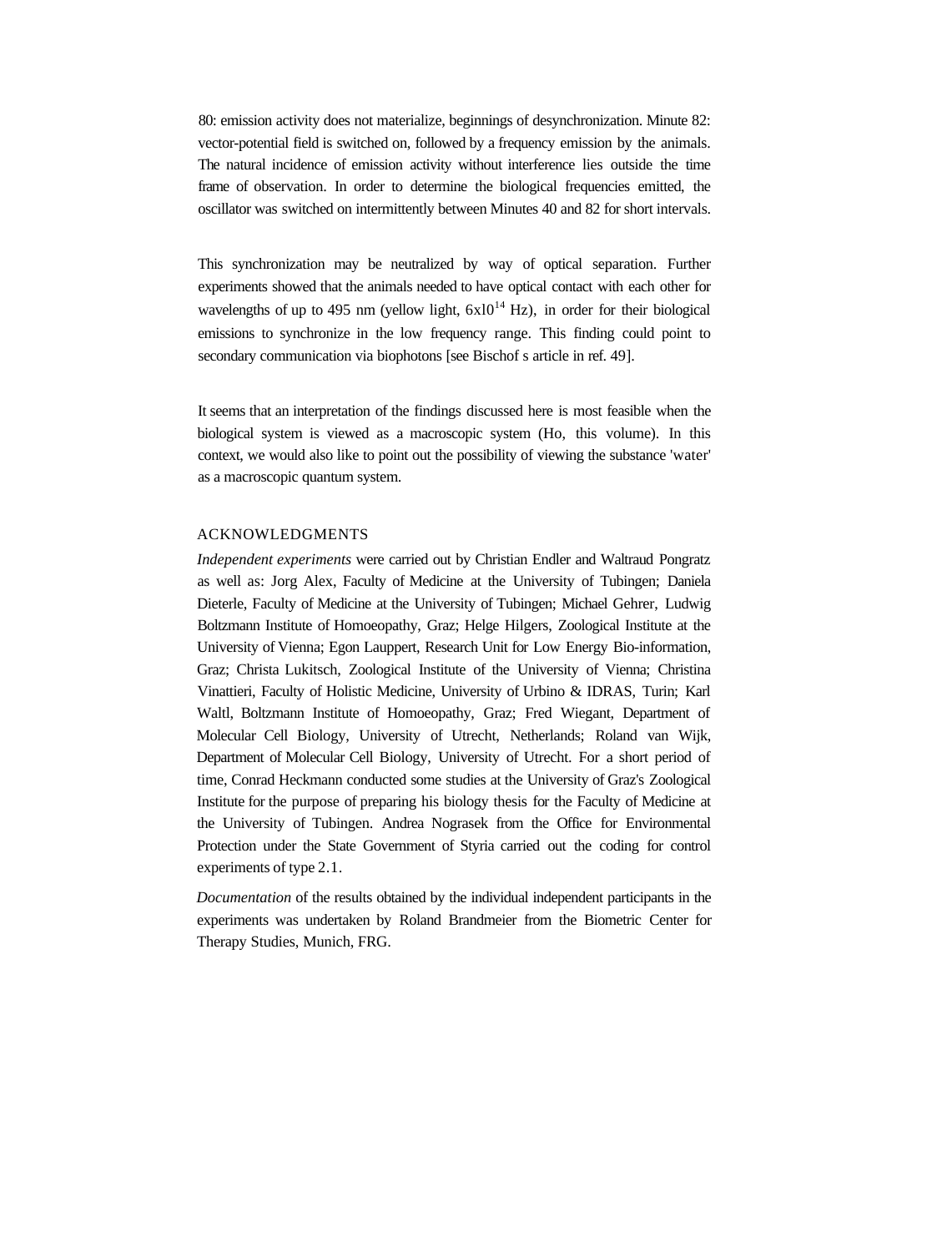*Our special thanks* goes to Thomas Kenner from the Physiological Institute at the University of Graz, Austria, to Max Haidvogel from the Boltzmann Institute of Homoeopathy, Graz, as well as to all those whose help made our experiments possible.

#### References

- 1. Giersberg H. Hormone. Springer, Berlin 1972.
- 2. Ganong W.F. Lehrbuch der Medizinischen Physiologie. Springer, Berlin 1974.
- 3. Wehner R., Gehring G. Zoologie. Thieme, Stuttgart 1990
- 4. Endler P.C., Pongratz W., van Wijk R., Wiegand F.A., Waltl K., Gehrer M., Hilgers H. A zoological example on ultra high dilution research. In 16.
- 5. Pitt-Rivers R., Trotter W.R. The Thyroid Gland. Butterworth, London 1964.
- 6. Endler P.C. Wirkungsumkehr des Hormons Thyroxin. Zur Frage ungewollter Wirkungen von Pharmazeutika. Jubiläumsfonds der Österreichischen Nationalbank, Projekt Nr. 5402. Durchgeführt am zoologischen Institut der Universität Graz.
- 7. Dellmour F. Homöopathie. Facultas Universitätsverlag, Wien 1991.
- 8. Endler P.C., Pongratz W., Kastberger G., Wiegant F.A.C., Schulte J. The effect of highly diluted agitated thyroxine on the climbing activity of frogs. Vet. Hum. Tox. 1994;36,1:56-59.
- 9. Bastide M., Daurat V., Doucet-Jaboeuf M., Pelegrin A., Dorfman P. Immunomodulator activity of very low doses of thymulin in mice. Int. J. Immunotherapy 1987;3:191-200.
- 10. Hadji L., Arnoux B., Benveniste J. Effect of dilute histamine on coronary flow of guinea pig isolated heart. FASEB J. 1991;5:A1583.
- 11. Benveniste J., Arnoux B., Hadji L. Highly dilute antigen increases coronary flow of isolated heart from immunized guineapigs. FASEB J. 1992;6:A1610.
- 12. Youbicier-Simo B.J., Boudard F., Meckaouche M., Bastide M, BayliS J.D. The effects of embryonic bursectomy and in ovo administration of highly diluted bursin on adrenocorticotropic and immune response of chicken. Int. J. Immunotherapy 1993:IX: 169-190.
- 13. Endler P.C., Pongratz W., Smith C.W., Schulte J. Nonmolecular information transfer from thyroxine to frogs with regard to homoeopathic toxicology. Vet. Hum. Tox. 1995;37/3:259.
- 14. Pongratz W., Endler P.C., Poitevin B., Kartnig T. Effect of extremely diluted plant hormone on cell culture. Proc. AAAS Ann. Meeting 1995.
- 15. Pongratz W., Endler P.C., Nograsek A. Effect of extremely diluted trace substance on wheat growth. Proc. AAAS Ann. Meeting 1996.
- 16. Endler P.C., Schulte J. (eds.). Ultra High Dilution. Physiology and Physics. Kluwer Academic Publishers, Dordrecht 1994 (ISBN 0-7923-2676-8).
- 17. Gosner K.L. A simplified Table for staging anuran embryos and larvae with notes on Identification. Herpetologica 1960;16:183-195.
- 18. Endler P.C., Pongratz W., van Wijk R., Kastberger G., Haidvogl M. Effects of highly diluted sucussed thyroxine on metamorphosis of highland frogs. Berlin J Res Horn 1991;1:151-160.
- 19. Endler P.C., Pongratz W., Smith C.W., Schulte J., Senekowitsch F., Citro M. Non-molecular information transfer from thyroxine to frogs. By means of homoeopathic preparation and electronic processing. In: Bastide M. (ed.). Signals and Images. Kluwer Academic Publishers, Dordrecht 1996.
- 20. Citro M. Vom Pharmakon zur Frequenz; elektronischer Medikamententransfer. Proc. II int. Symp. Biokybernetische Medizin, Würzburg 1991.
- 21. Citro M. TFF dal farmaco alla frequenza. Vivibios 1992;II 3:25-30.
- 22. Citro M., Pongratz W., Endler P.C. Transmission of hormone signal by electronic circuitry. Poster pres. AAAS Ann. Meeting 1993.
- 23. Aissa J., Litime M.H., Attis E., Benveniste J. Molecular signalling at high dilution or by means of electronic circuitry. J. Immunolog. 1993;150:A146.
- 24. Benveniste J., Aissa J., Litime M.H., Tsaegaca G.T., Thomas Y. Transfer of the molecular signal by electronic amplification. FASEB J. 1994;8:A398.